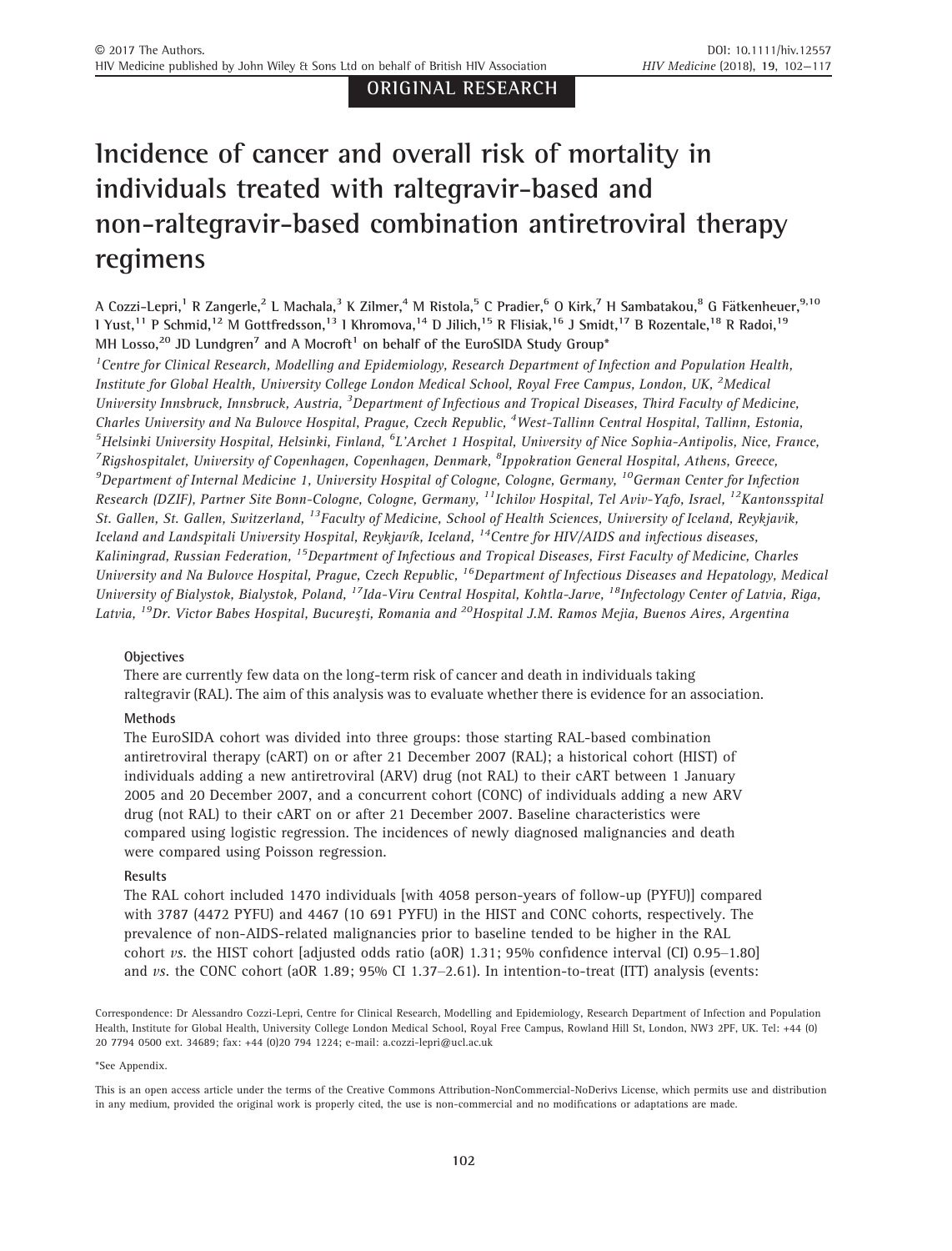RAL, 50; HIST, 45; CONC, 127), the incidence of all new malignancies was 1.11 (95% CI 0.84–1.46) per 100 PYFU in the RAL cohort vs. 1.20 (95% CI 0.90–1.61) and 0.83 (95% CI 0.70–0.99) in the HIST and CONC cohorts, respectively. After adjustment, there was no evidence for a difference in the risk of malignancies [adjusted rate ratio (RR)  $0.73$ ; 95% CI 0.47–1.14 for RAL vs. HIST; RR 0.95; 95% CI 0.65–1.39 for RAL *vs*. CONC or mortality (adjusted RR 0.87; 95% CI 0.53–1.43 for RAL vs. HIST; RR 1.14; 95% CI 0.76–1.72 for RAL vs. CONC).

## Conclusions

We found no evidence for an oncogenic risk or poorer survival associated with using RAL compared with control groups.

Keywords: Raltegravir, survival, risk of cancer, observational treatment comparison, propensity scores

Accepted 4 August 2017

# Introduction

After the publication of the results of randomized clinical trials performed against efavirenz-containing combination antiretroviral therapy (cART), raltegravir (RAL), the first available antiretroviral agent belonging to the class of HIV integrase strand transfer inhibitors (INSTIs), has been approved for both ART-experienced patients and first-line therapy in ART-naïve patients  $[1-6]$ . It was widely introduced across Europe starting from 2010 [7]. Although a satisfactory tolerability profile in patients, including those with underlying comorbidities, and proportionally limited drug–drug interactions have generally been shown, a slight excess of cancers was observed in interim analyses of clinical trials including RAL-based regimens which was not, however, confirmed in subsequent analyses [8–13]. INSTIs bind at the active site of HIV integrase and block the strand transfer step of integration. Recent in vitro studies showed that suboptimal doses of RAL could lead to the generation of aberrant proviruses during the strand transfer reaction, with significant rearrangements of the host genome, including duplications, inversions, deletions and, occasionally, acquisition of sequences from other chromosomes [14,15]. Based on what is known about the activation of oncogenes in human tumours, it is possible that rearrangements in the host DNA (so far observed only in in vitro models) as a result of potential aberrant HIV DNA integrations could increase the chance that HIV integrations could lead to the development of cancer.

In 2009, a large meta-analysis was conducted combining data from several randomized RAL clinical trials [16] and found no difference in rates of cancer comparing RAL users and people receiving other treatments. These early results showed that, over the first 2 months of these trials, cancer rates were similar in people who received RAL and in controls. After 2 months in these studies, cancers became more common in RAL users and the number of new cancers then stabilized over time (affecting about 1% of the patients enrolled over the following 20 months). Although there was no evidence for statistical differences in rates of cancer between people receiving RAL and those receiving standard of care, concerns about the earlier findings led to further analyses being conducted in observational studies to monitor long-term safety profiles in RAL users.

The aim of this analysis was to compare the incidences of malignancies and other comorbidities as well as survival rates in cohorts of individuals initiating RAL-based and non-RAL-based cART regimens in a large European cohort of HIV-infected patients.

## Methods

EuroSIDA is a large, on-going prospective cohort study of 18 931 individuals living with HIV. The study collects data from 111 hospitals in 34 different countries across Europe, as well as Israel and Argentina [17,18]. Recruitment started in 1994, and data are collected 6-monthly on standardized case report forms (CRFs). Variables collected include demographic information, CD4 counts, viral load (VL) measurements and start and stop dates for all antiretroviral drugs used. All patients gave informed consent to be included in EuroSIDA at enrolment. Non-AIDS-related events are collected in EuroSIDA following the standardized HIV Cohorts Data Exchange Protocol (HICDEP) code for data collection ([http://www.hicdep.org/](http://www.hicdep.org/wiki/Hicdep_1.90) [wiki/Hicdep\\_1.90\)](http://www.hicdep.org/wiki/Hicdep_1.90). Clinicians at EuroSIDA participating sites were asked 6-monthly to report any event not previously reported to EuroSIDA, including all events since the last follow-up. There is a specific "List of Definitions" for the relevant events collected in EuroSIDA which follows the accepted World Health Organization International Classification of Diseases (WHO ICD). More detailed information about the study can be found at [www.c](http://www.cphiv.dk) [phiv.dk](http://www.cphiv.dk).

Patients in EuroSIDA were included in the RAL cohort if (1) they started RAL for the first time on or after 21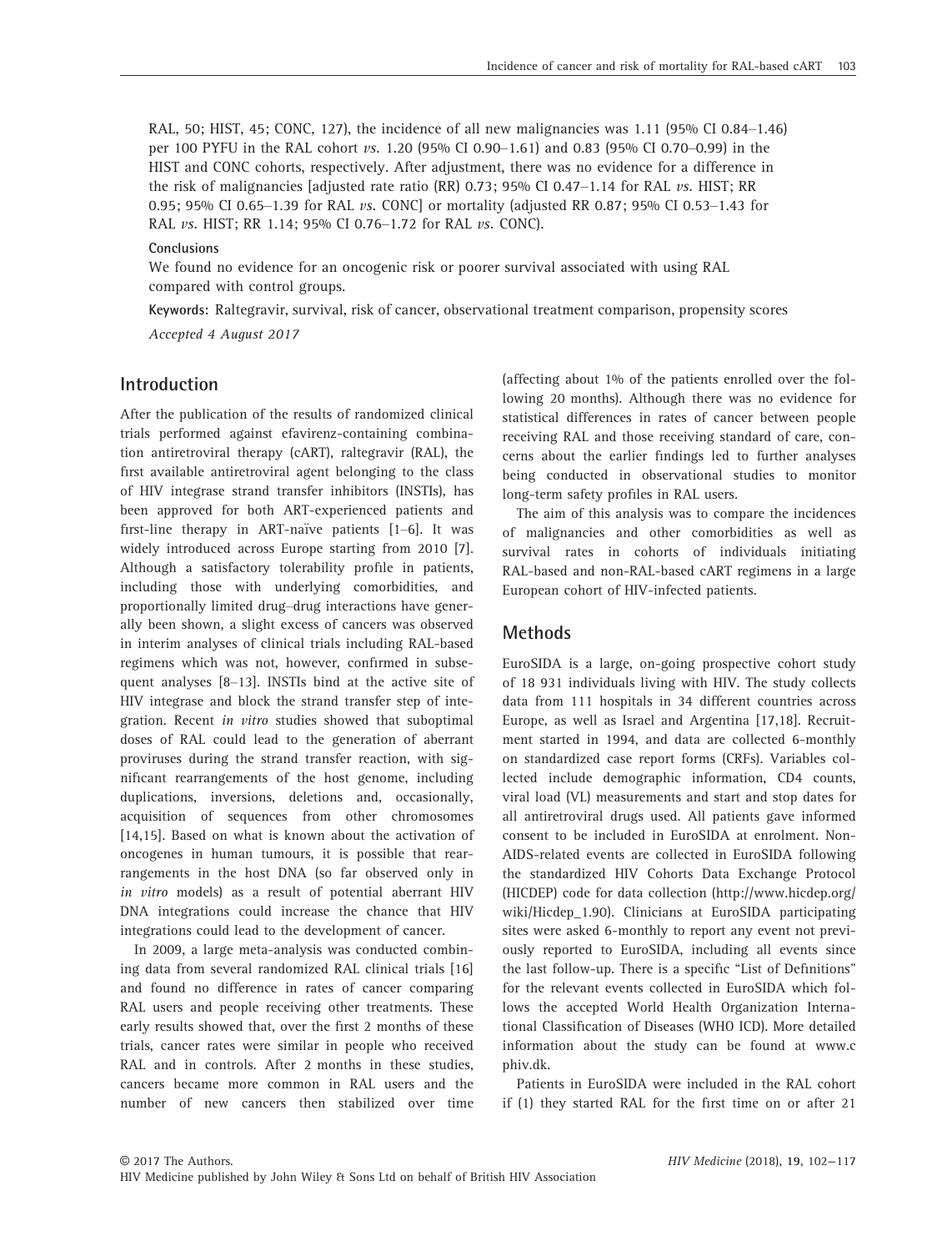December 2007 (the RAL authorization date in the European Union); (2) they had at least 1 month's prospective follow-up in this cohort, and (3) they had a CD4 count and a VL measured within 6 months prior to the start date of RAL. Two control cohorts were chosen a priori and were defined as follows: a 'historical' (HIST) and a 'concurrent' (CONC) cohort. Patients were included in the HIST comparison cohort if (1) they started a new antiretroviral drug as part of a cART regimen on or after 1 January 2005 and before 21 December 2007 (patients must have had no previous exposure to the new drug, including as part of a different co-formulation, to be included); (2) they had at least 1 month's prospective follow-up in this cohort, and (3) they had a CD4 count and a VL measured within 6 months prior to the start date of the new drug. Patients were included in the CONC cohort if (1) they started a new antiretroviral drug other than RAL as part of a cART regimen on or after 21 December 2007, and had no previous exposure to the new drug, including as part of a different co-formulation; (2) they had at least 1 month's prospective follow-up in this cohort, and (3) they had a CD4 count and a VL measured within 6 months prior to the start date of the new drug. Baseline for the analysis in the RAL cohort was defined as the date on which the patient first received RAL. In the HIST and CONC cohorts, baseline was the date on which the patient first received the new antiretroviral drug (not RAL). Patients were allowed to contribute data to more than one cohort, but with no overlap in the follow-up time (Fig. 1). Those who contributed data to the HIST cohort were also eligible for inclusion in the RAL cohort upon initiation of RAL or in the CONC cohort upon initiation of a new antiretroviral drug after 21 December 2007. Patients who contributed data to the CONC cohort were also allowed to 'switch' into the RAL cohort upon initiation of RAL. However, in order to be able to evaluate the risk associated with currently being exposed to RAL, patients in the RAL cohort could not switch to the CONC cohort upon initiation of a new antiretroviral drug.

Analyses were performed on the data set including cumulated data collected from patient journals until December 2014. The data were collected, keyed and quality assured at the Coordinating Centre between January 2014 and December 2014.

#### Statistical analysis

Four main outcomes were assessed: newly diagnosed malignancies (AIDS- and non-AIDS-related), clinically important hepatic events, lipodystrophy and mortality. By protocol, a formal comparison of the incidence rates between cohorts was performed only for outcomes with > 30 events in all three comparator cohorts; this target number of events was achieved only for the outcomes of malignancies and overall mortality.

Patient's follow-up time was defined as follows: only prospectively collected person-years of follow-up (PYFU) were included after the date of enrolment in EuroSIDA. Follow-up time in the RAL cohort was censored at the time of the earliest of any of the following events: discontinuation of RAL, death or last clinic visit. In the HIST cohort, follow-up time was censored at the earliest of 21 December 2007, discontinuation of any new drugs started on the baseline date, death or last clinic visit. In the CONC cohort, follow-up time was censored at the earliest of starting RAL (if started), discontinuation of any new drugs started on the baseline date, death or last clinic visit.

For the analysis of the incidence of clinical events, the follow-up time included was additionally censored at the first occurrence of the specific event of interest if it occurred before the end of the follow-up period, but not at the first occurrence of any of the other main outcomes. As a consequence of the nature of how the data are collected in our cohort, it is difficult to distinguish between subsequent recurrences and continuations of malignancies, and therefore only first occurrences of each type were analysed in all incidence analyses. A further analysis including all malignancies reported over the follow-up time, regardless of whether or not they were first occurrences, yielded similar results (not shown).

Baseline characteristics in the three cohorts were compared using univariable and multivariable logistic regression analysis. We also described the incidence of discontinuation of one or more drugs (main reason as reported by the treating physician, for the RAL cohort alone).

The incidence of all outcomes was calculated as the number of events over the follow-up period divided by PYFU, assuming a Poisson distribution. Univariable and multivariable Poisson regression models were used to estimate rate ratios (RRs) of malignancies and of death between the cohorts. Because of the large number of potential measured confounders, propensity scores (PSs) were used for the adjustment in the multivariable analysis. All factors showing a univariable association with  $\alpha = 0.1$ were included in the PS vector. Quintiles of the PS were fitted in the Poisson regression model as a continuous variable. Results were consistent when we used the alternative approaches of matching, stratifying (data not shown). For all Poisson regression analyses, an intentionto-treat (ITT) approach, ignoring treatment switches as well as recurrences of clinical events of the same type, was used. All statistical analyses were performed using SAS version 9.4 (SAS Institute, Cary, NC).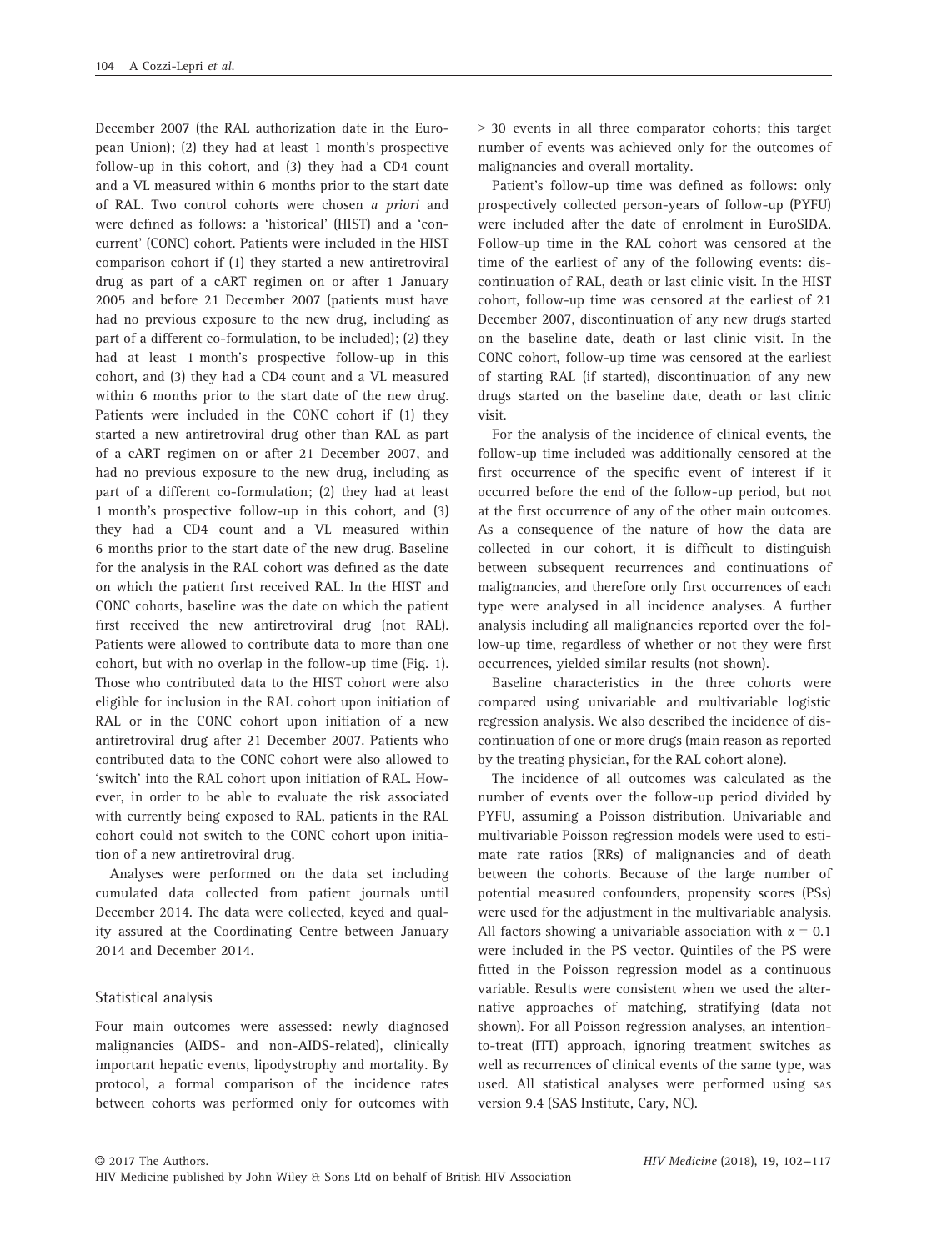

Fig. 1 Patients included in the analysis in the raltegravir (RAL), historical and concurrent cohorts. In order to obtain the total number of patients in each cohort, it is sufficient to add the figures in the corresponding boxes, as follows. (1) The RAL cohort: 456 (historical patients who switched to RAL over follow-up) + 302 (concurrent patients who switched to RAL) + 712 (patients originally included in the RAL cohort) = 1470. (2) The historical cohort: 3787 (patients originally allocated to this group). The concurrent cohort: 3472 (patients originally allocated to this group) + 995 (historical patients who switched to the concurrent cohort over follow-up) = 4467. PYFU, person-years of follow-up.

# Results

### Study population

A total of 1470 patients were included in the RAL cohort, 3787 patients were included in the HIST comparison cohort and 4467 patients were included in the CONC cohort (Fig. 1). Table 1a shows a comparison of the demographic characteristics of the patients in the three cohorts at baseline. The majority of patients in all three cohorts were male (approximately 75%) and of white ethnicity (> 84%). The mode of HIV transmission was similar across the three cohorts. Approximately 40% of patients were men who have sex with men (MSM), almost 20% reported heterosexual contact as the mode of transmission, and approximately 30% were persons who inject drugs (PWID). There was some difference in the geographical distribution of the patients between the cohorts; RAL users were mostly split between North Europe (21%), Central West Europe (36%) and South Europe (31%), whereas approximately three-quarters of patients in the HIST and CONC cohorts were evenly split between North, Central West and South Europe, with the remaining patients distributed between Central East and East Europe, and just 1% in Argentina. The median age was 49 years in the RAL cohort, and 44 years in the HIST and CONC cohorts. Baseline CD4 count was similar across the three cohorts (medians between 392 and 468 cells/uL) but CD4 count nadir was higher in the HIST and CONC cohorts (medians 140 and 175 cells/ $\mu$ L, respectively, compared with 118 cells/ $\mu$ L in the RAL cohort). There was a shorter time from CD4 nadir to enrolment in both of the comparison cohorts compared with the RAL cohort. On average, RAL patients had been enrolled in EuroSIDA for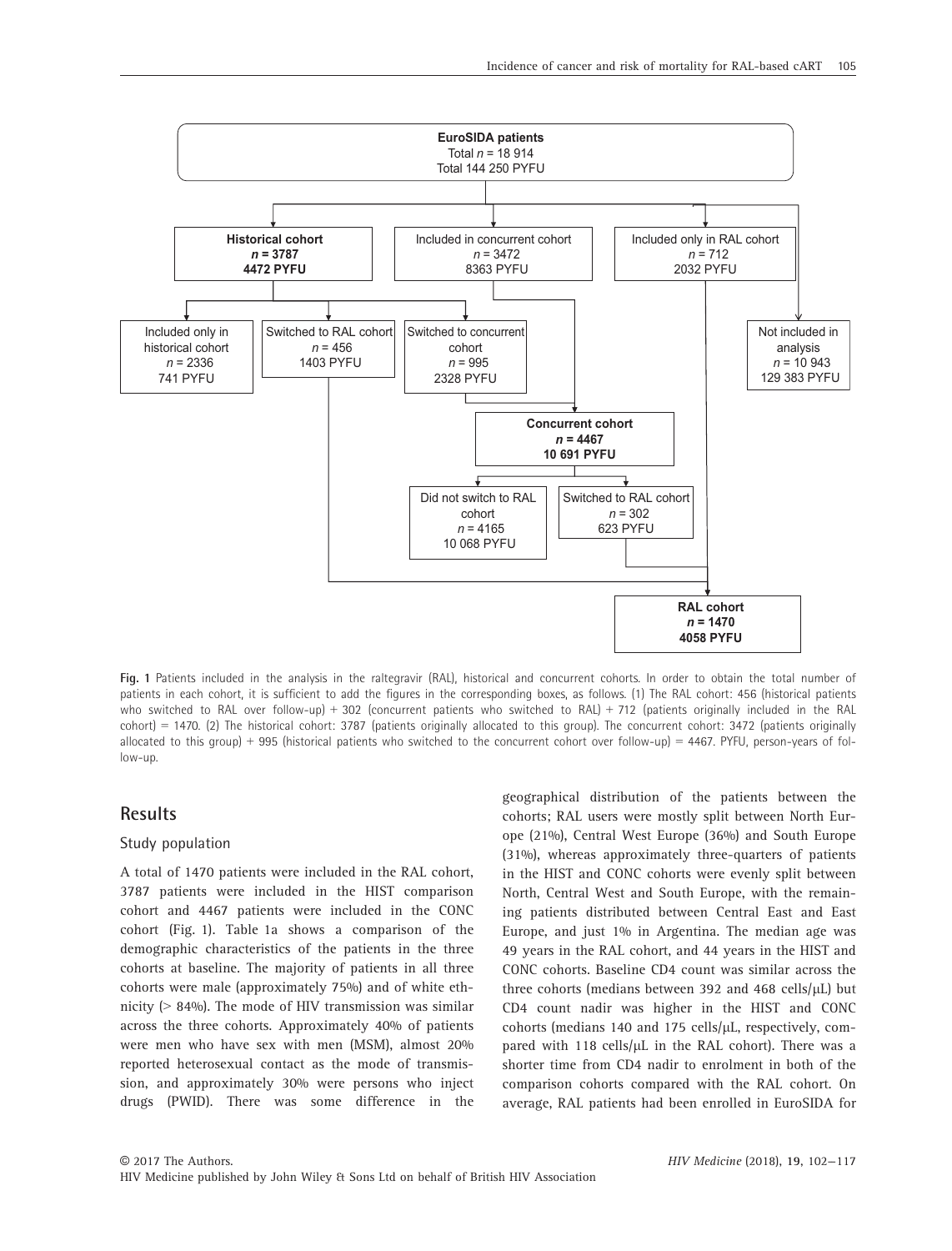longer than those in the comparison cohorts (median 11 months compared with 7 months in the HIST cohort and 4 months in the CONC cohort). Median baseline VL was 1.7  $log_{10}$  HIV RNA copies/mL in the RAL cohort, 1.9  $log_{10}$  copies/mL in the HIST cohort, and 1.8  $log_{10}$  copies/ mL in the CONC cohort. Baseline VL was suppressed to  $\epsilon$  = 500 copies/mL in 74% of the RAL cohort (60% were suppressed to  $\leq 50$  copies/mL), 60% of the HIST cohort (53% were suppressed to  $\leq$  50 copies/mL) and 58% of the CONC cohort (56% were suppressed to  $\leq$  50 copies/mL), and it was  $> 10000$  copies/mL in 14% of the RAL cohort, 27% of the HIST cohort and 33% of the CONC cohort. Baseline peak VLs were also similar between the cohorts (median 5.0  $log_{10}$  copies/mL). Median baseline date for the RAL cohort was February 2010, that for the HIST cohort was September 2006 and that for the CONC cohort was March 2009, and the median follow-up time was 35 months for the RAL cohort, 13 months for the HIST cohort and 25 months for the CONC cohort. RAL patients had a longer time since HIV-1-positive diagnosis (median 17 years compared with 12 years in the HIST cohort and 10 years in the CONC cohort). Only a minority of the study population was ART-naïve at the date of inclusion in this analysis (4% of the RAL cohort, 11% of the HIST cohort and 30% of the CONC cohort). The prevalences of hepatitis coinfection and comorbidities at baseline are shown in Table 1b.

#### Predictors of RAL initiation

Table 2a shows the unadjusted and adjusted odds ratios (aORs) for initiation of RAL  $\nu$ s. a historical agent. In the unadjusted analysis, there were strong associations between the probability of starting RAL and a large number of the factors examined ( $P < 0.005$ ). The multivariable model showed that, after adjustment for all significant factors, older patients were more likely to receive RAL [aOR per 10-year increase: 1.42; 95% confidence interval (CI) 1.31–1.54], as were patients with a longer time since CD4 count nadir (aOR per 1 year longer: 1.11; 95% CI 1.04–1.19), patients with a lower baseline VL (aOR per 1  $log_{10}$  copies/mL higher: 0.80; 95% CI 0.74– 0.85), patients with a higher peak VL at baseline (aOR per 1  $log_{10}$  copies/mL higher: 1.26; 95% CI 1.17–1.36) and patients who had been on ART for a longer period (aOR per 1 year longer: 1.18; 95% CI 1.15–1.24). Patients visiting a clinic in the North of Europe were less likely to receive RAL compared with patients followed up in other regions. Furthermore, higher numbers of previous nucleoside reverse transcriptase inhibitors (NRTIs) and protease inhibitors (PIs) used were linked to increased odds of starting RAL. For example, patients who had previously

received three or four PIs were more than twice as likely to start RAL than those who had previously taken only one or two PIs (aOR 1.79; 95% CI 1.50–2.14). Finally, patients who had previously received treatment for an opportunistic infection were less likely to receive RAL (aOR 0.71; 95% CI 0.61–0.84), than patients who had previously experienced loss or accumulation of fat (aOR 0.45; 95% CI 0.39–0.52) (Table 2a). Results for the comparison between RAL recipients and the CONC cohort were similar (Table 2b).

#### Drug discontinuation in the RAL cohort

A total of 351 patients (24%) discontinued RAL, of whom 39 (11%) discontinued within 3 months. Of the 351 discontinuations, 140 (40%) involved the discontinuation of RAL alone, while in the remaining 211 instances at least one additional drug was discontinued together with RAL (60%). The other drugs most frequently leading to the 351 discontinuations of the RAL regimen were ritonavir (18%), emtricitabine/tenofovir (16%), lamivudine (8%) maraviroc and tenofovir (7%), and atazanavir and efavirenz (6%). Of the 39 discontinuations that occurred within 3 months, 16 (41%) were of RAL alone.

Focussing on these 39 early discontinuations (within 3 months), they were mainly attributable to gastrointestinal toxicity ( $n = 4$ ) and patient choice ( $n = 10$ ), whereas the majority of the 312 longer term discontinuations (after the first 3 months) seemed to be attributable to physician decision (including structured treatment interruptions)  $(n = 71)$ , patient wish  $(n = 63)$  or clinicians reporting treatment failure ( $n = 28$ ), while only 10 were attributable to gastrointestinal toxicity.

#### Clinical outcomes

A total of 222 malignancies occurred over the followup time, after excluding 13 recurrent events (five in the RAL cohort, two in the HIST cohort and six in the CONC cohort). This included 50 malignancies over the follow-up time in the RAL cohort, 45 in the HIST cohort and 127 in the CONC cohort. AIDS-defining malignancies, including Kaposi's sarcoma and non-Hodgkin's lymphoma, were reported in 14% of diagnoses in the RAL cohort (one case of Kaposi's sarcoma and six cases of non-Hodgkin's lymphoma), 29% of diagnoses in the HIST cohort (five cases of Kaposi's sarcoma and eight cases of non-Hodgkin's lymphoma) and 16% of diagnoses in the CONC cohort (10 cases of Kaposi's sarcoma and 10 cases of non-Hodgkin's lymphoma). The breakdown of all specific cancer locations, including the remaining non-AIDS-related events,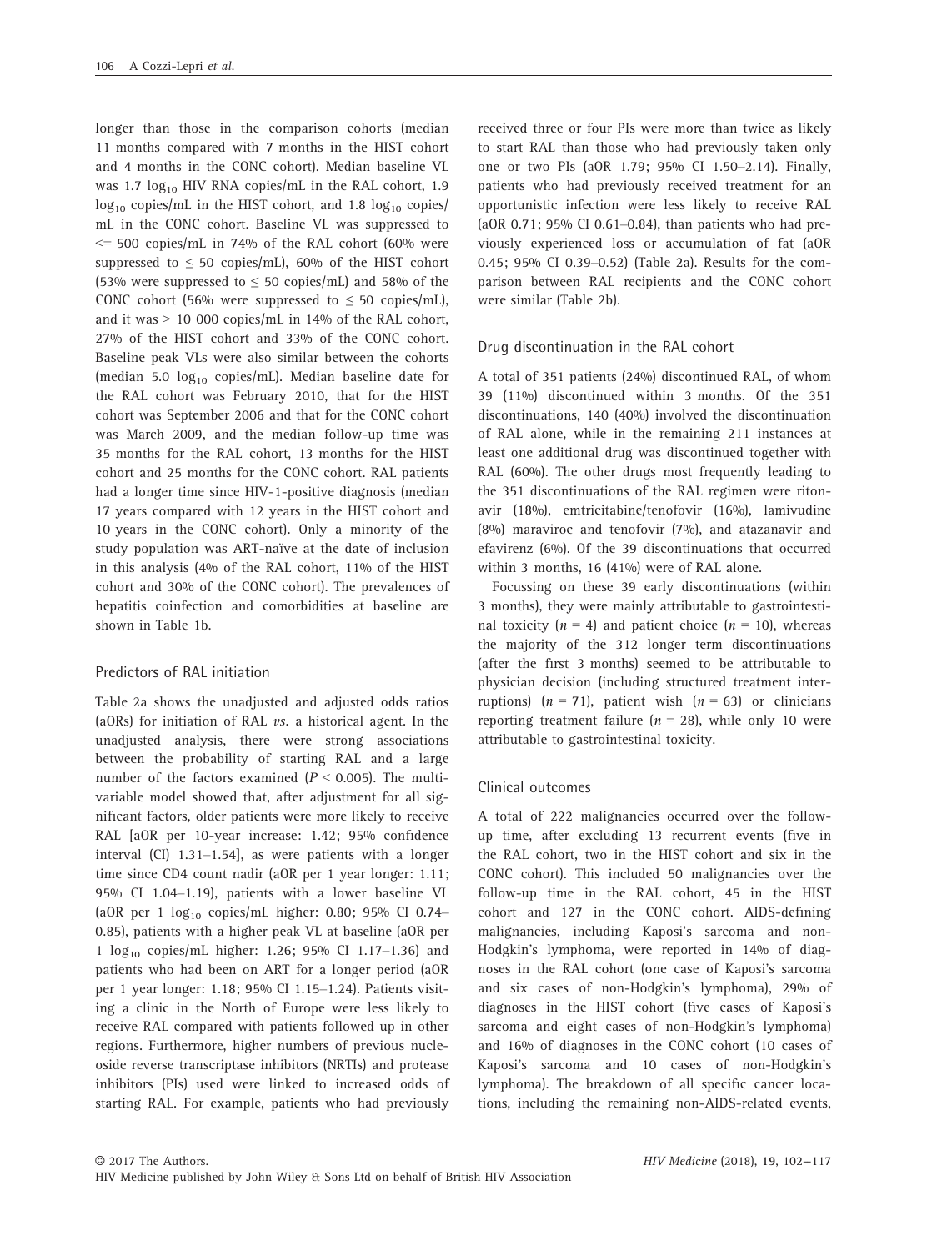Table 1 Baseline\* patient characteristics. (a) Baseline comorbidities and prior clinical events according to inclusion in the raltegravir (RAL), historical and concurrent cohorts. (b) Baseline information on hepatitis coinfection status, comorbidities and prior clinical events according to inclusion in the RAL, historical and concurrent cohorts

|                                                         | RAL                | Historical         | Concurrent        |
|---------------------------------------------------------|--------------------|--------------------|-------------------|
| (a)                                                     |                    |                    |                   |
| Total number                                            | 1470               | 3787               | 4467              |
| Gender $[n (06)]$                                       |                    |                    |                   |
| Female                                                  | 361 (24.6)         | 949 (25.1)         | 1229 (27.5)       |
| Mode of HIV transmission $[n (96)]$                     |                    |                    |                   |
| <b>MSM</b>                                              | 640 (43.5)         | 1623 (42.9)        | 1782 (39.9)       |
| Heterosexual contacts                                   | 255 (17.3)         | 764 (20.2)         | 860 (19.3)        |
| <b>PWID</b>                                             | 451 (30.7)         | 1129 (29.8)        | 1539 (34.5)       |
| Other/unknown                                           | 124(8.4)           | 271(7.2)           | 286(6.4)          |
| Ethnicity $[n (96)]$                                    |                    |                    |                   |
| White                                                   | 1232 (83.8)        | 3274 (86.5)        | 3942 (88.2)       |
| Asian                                                   | 20(1.4)            | 62(1.6)            | 56 (1.3)          |
| Black                                                   | 90(6.1)            | 239(6.3)           | 282(6.3)          |
| Other/unknown                                           | 128(8.7)           | 212(5.6)           | 187(4.2)          |
| Country of origin [n (%)]                               |                    |                    |                   |
| Same country as clinic                                  | 1142 (77.7)        | 2902 (76.6)        | 3539 (79.2)       |
| Other European country                                  | 82(5.6)            | 212(5.6)           | 225(5.0)          |
| Africa                                                  |                    |                    |                   |
|                                                         | 94(6.4)            | 243(6.4)           | 284(6.4)          |
| America                                                 | 32(2.2)            | 133(3.5)           | 168(3.8)          |
| Asia                                                    | 17(1.2)            | 48 (1.3)           | 53(1.2)           |
| Other/unknown                                           | 103(7.0)           | 249 (6.6)          | 198 (4.4)         |
| Geographical region [n (%)]                             |                    |                    |                   |
| South                                                   | 458 (31.2)         | 1131 (29.9)        | 1053 (23.6)       |
| Central West                                            | 523 (35.6)         | 892 (23.6)         | 889 (19.9)        |
| North                                                   | 315(21.4)          | 1071 (28.3)        | 891 (19.9)        |
| Central East                                            | 138(9.4)           | 394 (10.4)         | 777 (17.4)        |
| East                                                    | 21(1.4)            | 190(5.0)           | 696 (15.6)        |
| Argentina                                               | 15(1.0)            | 109(2.9)           | 161(3.6)          |
| Viral load $[n (96)]$                                   |                    |                    |                   |
| $<$ 500 copies/mL                                       | 1082 (73.6)        | 2278 (60.2)        | 2584 (57.8)       |
| 500-10 000 copies/mL                                    | 179 (12.2)         | 486 (12.8)         | 411 (9.2)         |
| $> 10000$ copies/mL                                     | 209 (14.2)         | 1023 (27.0)        | 1472 (33.0)       |
| Age (years) [median (IQR)]                              | 49 (44, 56)        | 44 (39, 50)        | 44 (35, 51)       |
| CD4 count                                               |                    |                    |                   |
| Baseline (cells/µL) [median (IQR)]                      | 468 (300, 673)     | 392 (237, 614)     | 404 (255, 630)    |
| Nadir (cells/µL) [median (IQR)]                         | 118 (41, 208)      | 140 (50, 225)      | 175 (75, 266)     |
| Time since nadir (years) [median (IQR)]                 | 10(4, 13)          | 6(2, 9)            | 4(0, 10)          |
| Viral load ( $log_{10}$ copies/mL) [median (IQR)]       |                    |                    |                   |
| Baseline                                                | $1.7$ $(1.6, 2.9)$ | 1.9(1.7, 4.2)      | $1.8$ (1.6, 4.5)  |
| Peak                                                    | $5.0$ (4.3, 5.6)   | $4.9$ $(4.2, 5.5)$ | $5.0$ (4.3, 5.5)  |
| Index date (baseline) [median (IQR)]                    | 2010 (2009, 2012)  | 2006 (2005, 2006)  | 2009 (2008, 2011) |
| Length of follow-up (months) [median (IQR)]             | 32(15, 52)         | 13(6, 22)          | 25(11, 45)        |
| Time HIV-1 positive (years) [median (IQR)] <sup>†</sup> | 17 (13, 21)        | 12(8, 16)          | 10(4, 16)         |
| History of ART [n (%)]                                  |                    |                    |                   |
| ART-naïve                                               | 58 (3.9)           | 424 (11.2)         | 1339 (30.0)       |
| (b)                                                     |                    |                    |                   |
| Total number                                            | 1470               | 3787               | 4467              |
| HBV coinfection status $[n (06)]^*$                     |                    |                    |                   |
| Positive                                                | 92(6.3)            | 287 (7.6)          | 279(6.2)          |
| Negative                                                | 1278 (86.9)        | 3160 (83.4)        | 3672 (82.2)       |
| Unknown                                                 | 100(6.8)           | 340 (9.0)          | 516 (11.6)        |
| HCV coinfection status $[n (96)]^8$                     |                    |                    |                   |
| Positive                                                | 376 (25.6)         | 954 (25.2)         | 1109 (24.8)       |
| Negative                                                | 962 (65.4)         | 2213 (58.4)        | 2622 (58.7)       |
| Unknown                                                 | 132(9.0)           | 620 (16.4)         | 736 (16.5)        |
| Prior clinical events <sup>1</sup>                      |                    |                    |                   |
| No. of previous AIDS diagnoses $[n (96)]$               |                    |                    |                   |
| 0                                                       | 921 (62.7)         | 2577 (68.0)        | 3350 (75.0)       |
| 1                                                       | 311 (21.2)         | 760 (20.1)         | 764 (17.1)        |
| $\overline{2}$                                          | 144(9.8)           | 270(7.1)           | 240(5.4)          |
| $\geq 3$                                                | 94 (6.4)           | 180(4.8)           | 113(2.5)          |
|                                                         |                    |                    |                   |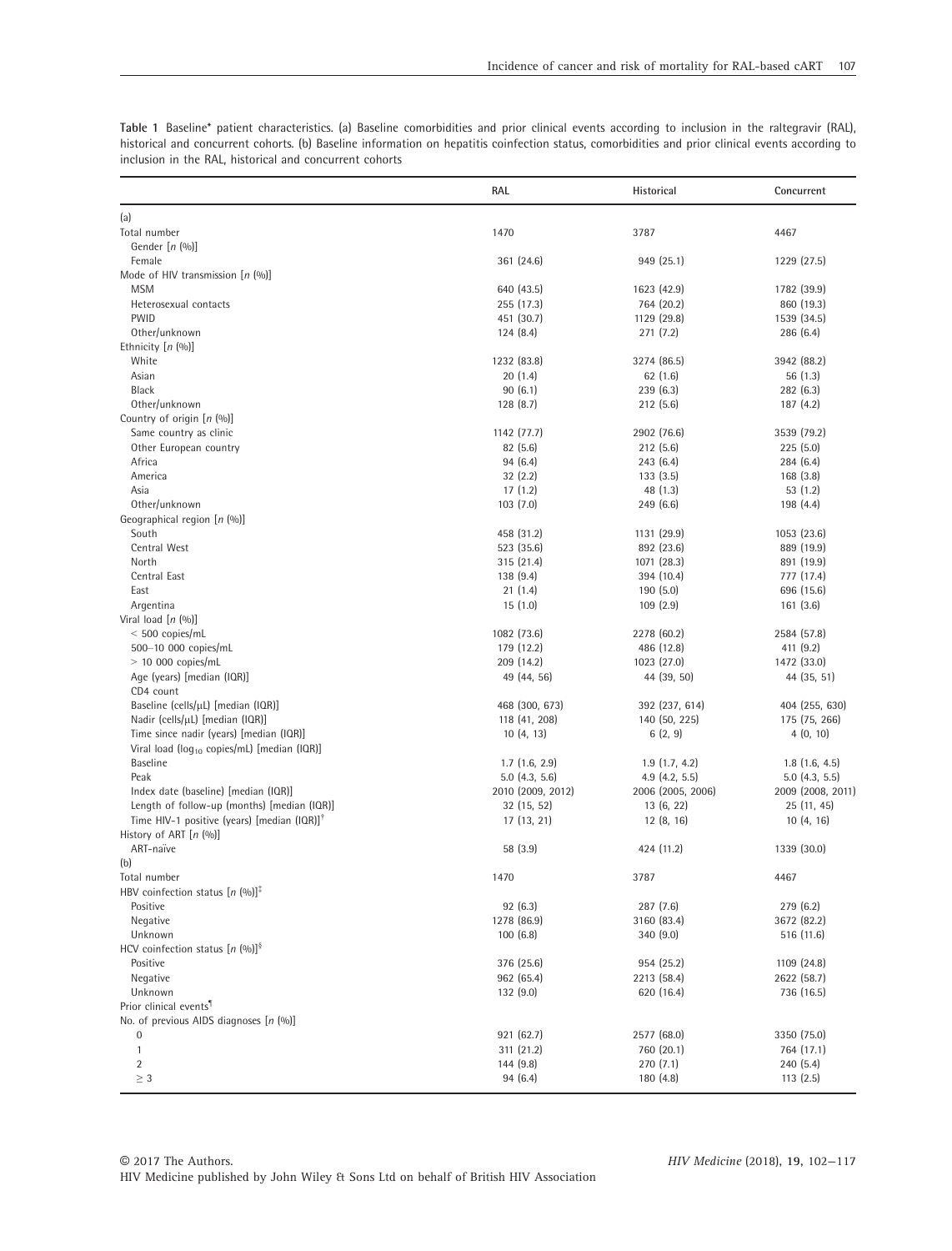#### Table 1 (Continued)

|                                                                     | RAL        | Historical  | Concurrent  |
|---------------------------------------------------------------------|------------|-------------|-------------|
| AIDS-defining conditions, excluding malignancies $[n (96)]$         | 495 (33.7) | 1086 (28.7) | 1009(22.6)  |
| AIDS dementia complex $[n (96)]$                                    | 30(2.0)    | 52(1.4)     | 36(0.8)     |
| Candidiasis $[n (96)]$                                              | 164 (11.2) | 332 (8.8)   | 302(6.8)    |
| CMV infection $[n (96)]$                                            | 32(2.2)    | 62(1.6)     | 42(0.9)     |
| HIV wasting syndrome $[n (96)]$                                     | 43(2.9)    | 95(2.5)     | 100(2.2)    |
| Mycobacterium tuberculosis infection $[n (96)]$                     | 84(5.7)    | 245(6.5)    | 221(4.9)    |
| PCP $[n (90)]$                                                      | 149(10.1)  | 342(9.0)    | 266(6.0)    |
| Toxoplasmosis $[n (96)]$                                            | 45(3.1)    | 93(2.5)     | 82(1.8)     |
| AIDS-related malignancy $[n (96)]$                                  | 123(8.4)   | 238(6.3)    | 191(4.3)    |
| Non-AIDS-related malignancy $[n (96)]$                              | 99(6.7)    | 108(2.9)    | 101(2.3)    |
| Cardiovascular event $[n (96)]$                                     | 92(6.3)    | 109(2.9)    | 108(2.4)    |
| Pancreatitis/end-stage renal disease [n (%)]                        | 26(1.8)    | 31(0.8)     | 28(0.6)     |
| Hepatic encephalopathy $[n (96)]$                                   | 41(2.8)    | 74 (2.0)    | 65(1.5)     |
| Loss or accumulation of fat $[n (96)]$                              | 820 (55.8) | 1802 (47.6) | 1350 (30.2) |
| Ever discontinued a drug because of liver toxicity $[n (96)]$       | 99 (6.7)   | 162(4.3)    | 160(3.6)    |
| Ever discontinued a drug because of lipodystrophy/atrophy $[n (%)]$ | 360(24.5)  | 816(21.5)   | 687 (15.4)  |
| Time since first AIDS diagnosis (years) [median (IQR)] <sup>#</sup> | 12(8, 14)  | 9(5, 10)    | 8(3, 13)    |
| Time since last AIDS diagnosis (years) [median (IQR)] <sup>#</sup>  | 11(7, 14)  | 8(4, 10)    | 8(3, 12)    |

CMV, cytomegalovirus; HBV, hepatitis B virus; HCV, hepatitis C virus; IDU, injecting drug use; IQR, interquartile range; PCP, Pneumocystis carinii pneumonia; TB, tuberculosis.

\*Baseline date in the RAL cohort is defined as the date on which the patient first received RAL, and in the historical and concurrent cohorts, it was the date on which the patient first received the new antiretroviral drug (not RAL). †

Missing data for 26 (3.1%) patients in the RAL cohort, 53 (2.0%) patients in the historical cohort and 157 (5.3%) patients in the concurrent cohort. ‡ Hepatitis B virus surface antigen (HBsAg) test results.

§ Hepatitis C virus antibody (HCVAb) test results.

Prior clinical events refer to any events that occurred before baseline. AIDS-defining diseases are listed for those that occurred in more than 30 patients. #

In those with a previous AIDS (malignancy or nonmalignancy) diagnosis.

stratified by cohort, is shown in Supporting Information Table S1.

The incidence of newly diagnosed malignancies (222 events over 23 501 PYFU) was 0.94 (95% CI 0.82–1.08) per 100 PYFU; the incidence of death (197 events/23 936 PYFU) was 0.82 (95% CI 0.71–0.95), that of lipodystrophy (189/23 510 PYFU) was 0.80 (95% CI 0.69–93) and that of hepatic events (82/23 713 PYFU) was 0.35 (95% CI 0.28–0.43). After stratification by cohort, the rates of cancer were 1.1 (95% CI 0.8–1.5), 1.2 (95% CI 0.9–1.6) and 0.8 (95% CI 0.7–1.0) per 100 PYFU in the RAL, HIST and CONC cohorts, respectively. The corresponding mortality rates by cohort remained low at 1.0 (95% CI 0.7–1.3), 0.9 (95% CI 0.6–1.3) and 0.8 (95% CI 0.6–0.9) per 100 PYFU (Table 3).

For reasons described in the Methods, adjusted RRs from fitting a Poisson regression are shown only for the endpoints of malignancies and death. The unadjusted analysis for cancer showed a 40% increase in the risk of malignancies for people who started RAL compared with people in the CONC cohort (Table 4a). However, after controlling for a number of potential confounders identified in Table 2, using standard regression adjustment, the estimated RR was closer to the null and not significant (comparing RAL with CONC: unadjusted RR 1.33; 95% CI 0.96–1.85;  $P = 0.08$ ; adjusted RR 0.98; 95% CI 0.67–1.41;

 $P = 0.90$ ; Table 4a). The adjusted estimate obtained from fitting the quintiles of the PSs as a continuous covariate in the model was consistent with this estimate (RR 0.95; 95% CI 0.65–1.39;  $P = 0.79$ ). Figure S1a and b in the Supporting Information show the overlap in the PS distributions in the three cohorts which allowed a meaningful observational comparison using this strategy to control for confounding.

In order to test the hypothesis that the difference in the risk of malignancies between people receiving RAL and control cohorts might vary according to previous history of ART, we stratified the PS analysis to separate people who had previously experienced virological failure to a maximum of two drugs and those who had experienced failure to more than two drugs, and we found no evidence for such an interaction  $(P = 0.77)$ . Similarly, we found no evidence for an interaction with baseline VL (when using a binary variable with a cut-off of 400 copies/mL;  $P = 0.92$ ).

Again, there was no difference in the incidence of death between the RAL and HIST cohorts. In the unadjusted analysis, there was a trend for a greater risk of mortality in the CONC cohort compared with the RAL cohort (RR 1.35; 95% CI 0.96-1.89;  $P = 0.08$ ). However, this difference was attenuated and not significant after controlling for potential confounders (RR 1.14; 95% CI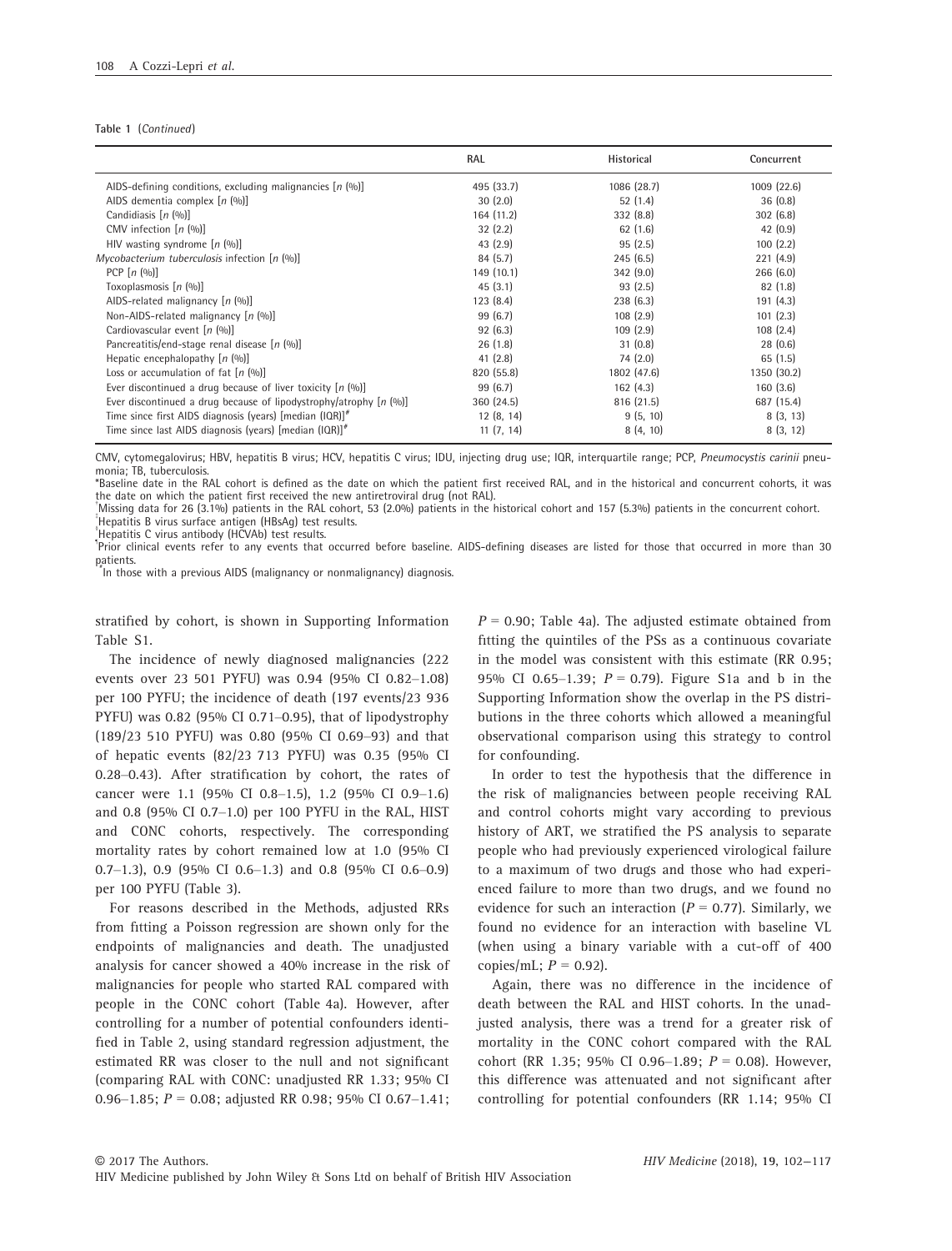Table 2 Unadjusted and adjusted odds ratios (ORs) for initiation of raltegravir (RAL) compared with (a) the historical cohort and (b) the concurrent cohort

|                                                                        | Unadjusted            |             | Adjusted              |             |
|------------------------------------------------------------------------|-----------------------|-------------|-----------------------|-------------|
| Factor                                                                 | OR (95% CI)           | P-value     | OR (95% CI)           | P-value     |
| (a)                                                                    |                       |             |                       |             |
| Gender                                                                 |                       |             |                       |             |
| Male                                                                   | 1.00                  |             |                       |             |
| Female                                                                 | $0.97$ $(0.86, 1.10)$ | 0.672       |                       |             |
| Mode of HIV transmission                                               |                       |             |                       |             |
| <b>MSM</b>                                                             | 1.00                  | 0.329       |                       |             |
| IDU                                                                    | $0.85$ $(0.73, 0.98)$ |             |                       |             |
| Heterosexual                                                           | $1.01$ $(0.89, 1.15)$ |             |                       |             |
| Other                                                                  | 1.16 (0.95, 1.42)     |             |                       |             |
| Ethnicity                                                              |                       |             |                       |             |
| White                                                                  | 1.00                  |             |                       |             |
| Other/unknown                                                          | $1.23$ $(1.07, 1.43)$ | 0.005       | 1.15(0.94, 1.40)      | 0.168       |
| Geographical region                                                    |                       |             |                       |             |
| North                                                                  | 1.00                  | ${}< 0.001$ | 1.00                  | ${}< 0.001$ |
| Central West                                                           | 1.99(1.72, 2.31)      |             | $1.68$ (1.39, 2.02)   |             |
| South/Argentina                                                        | $1.30$ $(1.12, 1.50)$ |             | 1.73 (1.42, 2.11)     |             |
| Central East/East                                                      | $0.93$ $(0.76, 1.13)$ |             | 2.92 (2.21, 3.87)     |             |
| HBV coinfection                                                        |                       |             |                       |             |
| Negative                                                               | 1.00                  | 0.417       |                       |             |
| Positive                                                               | $0.79$ $(0.64, 0.99)$ |             |                       |             |
| Unknown                                                                | $0.73$ $(0.58, 0.90)$ |             |                       |             |
| HCV coinfection                                                        |                       |             |                       |             |
| Negative                                                               | 1.00                  | ${}< 0.001$ |                       | 0.498       |
| Positive                                                               | $0.91$ $(0.80, 1.03)$ |             | $0.78$ $(0.66, 0.91)$ |             |
| Unknown                                                                | $0.49$ $(0.40, 0.59)$ |             | $0.62$ $(0.49, 0.78)$ |             |
| Age (per 10 years older)                                               | $1.74$ (1.64, 1.84)   | ${}< 0.001$ | 1.40 (1.29, 1.52)     | ${}< 0.001$ |
| CD4 count (per 100 cells/µL higher)                                    |                       |             |                       |             |
| Baseline                                                               | $1.08$ $(1.06, 1.10)$ | ${}< 0.001$ |                       |             |
| Nadir                                                                  | $0.91$ $(0.87, 0.96)$ | ${}< 0.001$ | $1.11$ $(1.04, 1.19)$ | 0.002       |
| Time since CD4 count nadir (per 1 year longer)                         |                       | ${}< 0.001$ | 1.05 (1.03, 1.07)     | ${}< 0.001$ |
|                                                                        | $1.17$ $(1.16, 1.19)$ |             |                       |             |
| Viral load (per log <sub>10</sub> copies/mL higher)<br>Baseline        | $0.75$ $(0.71, 0.79)$ |             | $0.80$ $(0.74, 0.85)$ | ${}< 0.001$ |
| Peak                                                                   |                       | ${}< 0.001$ |                       | < 0.001     |
| Length of enrolment in EuroSIDA (per 1 year longer)                    | 1.05(1.00, 1.11)      | 0.069       | $1.26$ $(1.17, 1.36)$ |             |
| Prior clinical events (vs. no event)<br>No. of previous AIDS diagnoses | $1.17$ $(1.15, 1.19)$ | ${}< 0.001$ | 1.05(1.03, 1.07)      | ${}< 0.001$ |
| $\bf{0}$                                                               | 1.00                  |             | 1.00                  |             |
| $\mathbf{1}$                                                           | $1.14$ $(1.00, 1.31)$ | 0.052       | $0.99$ $(0.83, 1.18)$ | 0.914       |
| $\geq 2$                                                               | 1.48 (1.27, 1.72)     | ${}< 0.001$ | $1.27$ $(1.02, 1.58)$ | 0.033       |
| AIDS-related malignancy                                                | $1.36$ (1.12, 1.65)   | 0.002       | $0.87$ $(0.67, 1.12)$ | 0.279       |
| Non-AIDS-related malignancy                                            | 2.46 (1.90, 3.18)     | ${}< 0.001$ | $1.31$ $(0.95, 1.80)$ | 0.099       |
| Cardiovascular event                                                   | 2.25(1.74, 2.92)      | ${}< 0.001$ | $1.19$ $(0.87, 1.64)$ | 0.280       |
| Loss or accumulation of fat                                            | $1.39$ (1.25, 1.55)   | ${}< 0.001$ | $0.45$ $(0.39, 0.52)$ | ${}< 0.001$ |
| Discontinued drug because of toxicity                                  | $1.62$ (1.28, 2.04)   | ${}< 0.001$ | $1.15$ (0.86, 1.54)   | 0.340       |
| Discontinued drug because of lipodistrophy/atrophy                     | $1.18$ (1.04, 1.34)   | 0.010       | $0.90$ $(0.77, 1.05)$ | 0.165       |
| Prior medication (vs. no medication)                                   |                       |             |                       |             |
| OI treatment*                                                          | 1.40 (1.25, 1.57)     | < 0.001     | $0.71$ $(0.61, 0.84)$ | < 0.001     |
| Lipid-lowering agents                                                  | 1.56 (1.30, 1.88)     | ${}< 0.001$ | $0.82$ $(0.67, 1.02)$ | 0.070       |
| Prior ART                                                              |                       |             |                       |             |
| Time since started ART (per 1 year longer)                             | $1.24$ $(1.21, 1.26)$ | < 0.001     | 1.18(1.15, 1.21)      | ${}< 0.001$ |
| No. of previous treatment failures (per one higher)                    | 1.47 (1.40, 1.54)     | ${}< 0.001$ | $0.72$ $(0.66, 0.80)$ | ${}< 0.001$ |
| No. of previous NRTIs                                                  |                       |             |                       |             |
| $3 - 4$                                                                | 1.00                  |             | 1.00                  |             |
| $0 - 2$                                                                | $0.66$ $(0.55, 0.79)$ | ${}< 0.001$ | 1.79 (1.42, 2.27)     | ${}< 0.001$ |
| $\geq 5$                                                               | 3.19 (2.77, 3.67)     | ${}< 0.001$ | $1.89$ (1.59, 2.26)   | ${}< 0.001$ |
| No. of previous NNRTIs                                                 |                       |             |                       |             |
| 1                                                                      | 1.00                  |             | 1.00                  |             |
| $\boldsymbol{0}$                                                       | $0.32$ $(0.28, 0.37)$ | ${}< 0.001$ | $0.51$ $(0.34, 0.77)$ | 0.001       |
| $\geq 2$                                                               | 1.39(1.20, 1.60)      | < 0.001     | $0.95$ $(0.80, 1.13)$ | 0.587       |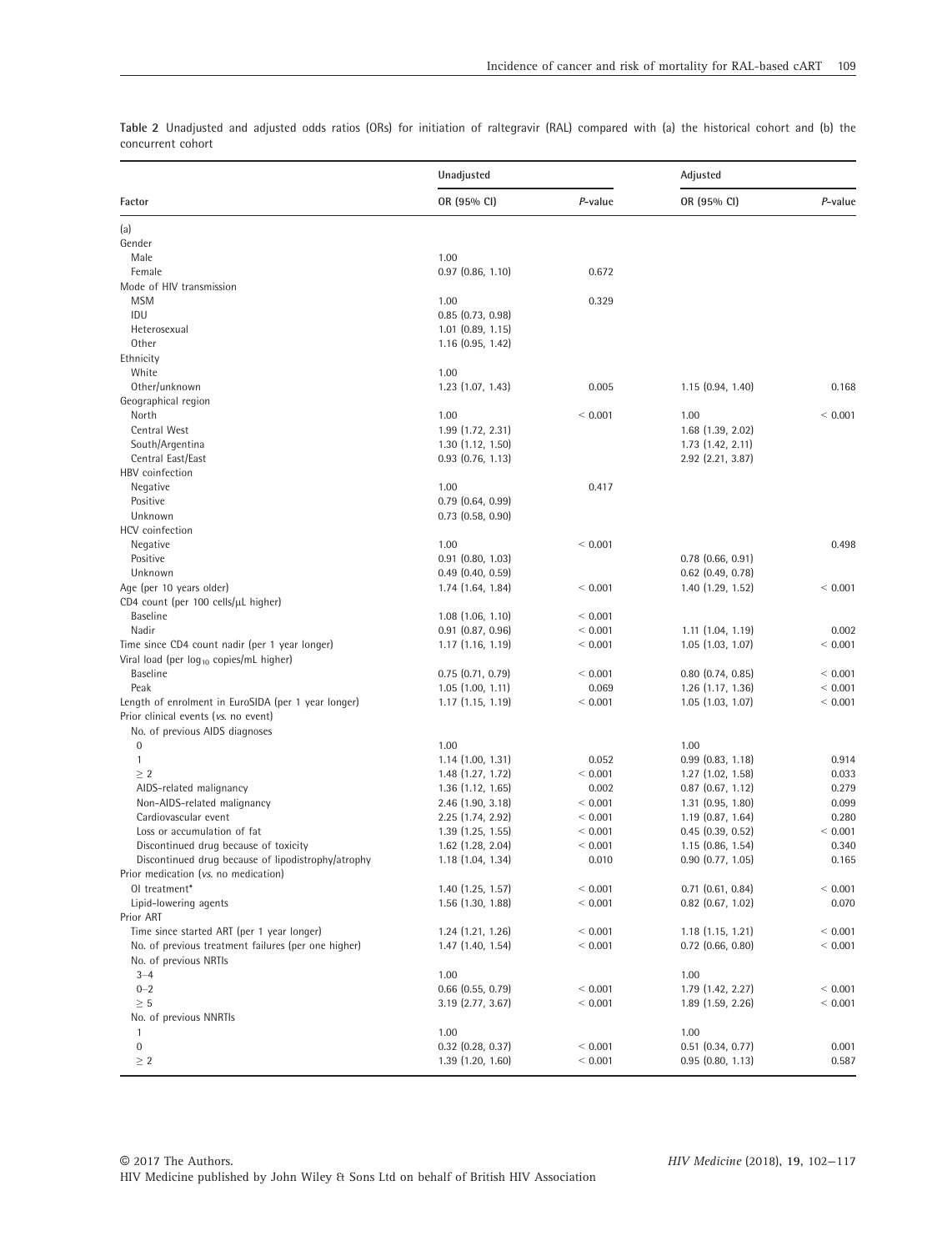## Table 2 (Continued)

|                                                     | Unadjusted                                 |                        | Adjusted              |                  |
|-----------------------------------------------------|--------------------------------------------|------------------------|-----------------------|------------------|
| Factor                                              | OR (95% CI)                                | P-value                | OR (95% CI)           | P-value          |
| No. of previous Pls                                 |                                            |                        |                       |                  |
| $1 - 2$                                             | 1.00                                       |                        | 1.00                  |                  |
| $\overline{0}$                                      | $0.55$ $(0.46, 0.67)$                      | ${}< 0.001$            | 1.42 (1.02, 1.98)     | 0.038            |
| $3 - 4$                                             | 2.66 (2.30, 3.07)                          | ${}< 0.001$            | 1.79 (1.50, 2.14)     | ${}< 0.001$      |
| $\geq 5$                                            | 4.45 (3.72, 5.32)                          | ${}< 0.001$            | $3.20$ $(2.47, 4.15)$ | ${}< 0.001$      |
| Ever previously exposed to ART                      | $3.38$ $(3.00, 3.81)$                      | ${}< 0.001$            | $1.10$ $(0.71, 1.70)$ | 0.681            |
| (b)<br>Gender                                       |                                            |                        |                       |                  |
| Male                                                | 1.00                                       |                        |                       |                  |
| Female                                              | $0.86$ $(0.75, 0.98)$                      | 0.021                  |                       |                  |
| Mode of HIV transmission                            |                                            |                        |                       |                  |
| <b>MSM</b>                                          | 1.00                                       | 0.254                  |                       |                  |
| IDU                                                 | $0.83$ $(0.70, 0.97)$                      |                        |                       |                  |
| Heterosexual                                        | $0.82$ $(0.72, 0.93)$                      |                        |                       |                  |
| Other                                               | $1.21$ $(0.97, 1.50)$                      |                        |                       |                  |
| Ethnicity                                           |                                            |                        |                       |                  |
| White                                               | 1.00                                       |                        | 1.00                  |                  |
| Other/unknown                                       | 1.45(1.24, 1.69)                           | ${}< 0.001$            | 1.15(0.91, 1.46)      | 0.240            |
| Geographical region                                 |                                            |                        |                       |                  |
| North                                               | 1.00                                       | ${}< 0.001$            | 1.00                  | ${}< 0.001$      |
| Central West                                        | 1.66 (1.42, 1.95)                          |                        | 1.55(1.29, 1.85)      |                  |
| South/Argentina                                     | $1.10$ $(0.94, 1.29)$                      |                        | 1.31(1.09, 1.59)      |                  |
| Central East/East                                   |                                            |                        | $0.76$ $(0.60, 0.96)$ |                  |
| HBV coinfection                                     | $0.31$ $(0.25, 0.37)$                      |                        |                       |                  |
|                                                     |                                            |                        |                       |                  |
| Negative                                            | 1.00                                       | ${}< 0.001$            |                       | 0.002            |
| Positive                                            | $0.95$ $(0.76, 1.19)$                      |                        | $0.63$ $(0.48, 0.82)$ |                  |
| Unknown                                             | $0.56$ $(0.45, 0.69)$                      |                        | $0.94$ $(0.72, 1.23)$ |                  |
| HCV coinfection                                     |                                            |                        |                       |                  |
| Negative                                            | 1.00                                       | ${}< 0.001$            |                       |                  |
| Positive                                            | $0.92$ $(0.81, 1.05)$                      |                        |                       |                  |
| Unknown                                             | $0.49$ $(0.40, 0.59)$                      |                        |                       |                  |
| Age (per 10 years older)                            | $1.65$ (1.57, 1.74)                        | ${}< 0.001$            | $1.22$ $(1.13, 1.31)$ | < 0.001          |
| CD4 count (per 100 cells/µL higher)                 |                                            |                        |                       |                  |
| Baseline                                            | $1.05$ $(1.03, 1.06)$                      | ${}< 0.001$            |                       |                  |
| Nadir                                               | $0.76$ $(0.72, 0.80)$                      | ${}< 0.001$            | $0.99$ $(0.93, 1.05)$ | 0.715            |
| Time since CD4 count nadir (per 1 year longer)      | $1.12$ $(1.11, 1.14)$                      | ${}< 0.001$            | $1.01$ $(0.99, 1.02)$ | 0.419            |
| Viral load (per $log_{10}$ copies/mL higher)        |                                            |                        |                       |                  |
| <b>Baseline</b>                                     | $0.74$ $(0.71, 0.77)$                      | ${}< 0.001$            | $1.00$ $(0.93, 1.07)$ | 0.975            |
| Peak                                                | $1.03$ $(0.97, 1.08)$                      | 0.349                  | $0.96$ $(0.90, 1.03)$ | 0.270            |
| Length of enrolment in EuroSIDA (per 1 year longer) | 1.13(1.12, 1.14)                           | ${}< 0.001$            | $1.00$ $(0.98, 1.02)$ | 0.830            |
| Prior clinical events (vs. no event)                |                                            |                        |                       |                  |
| No. of previous AIDS diagnoses                      |                                            |                        |                       |                  |
| $\mathbf 0$                                         | 1.00                                       |                        | 1.00                  |                  |
| $\mathbf{1}$                                        | $1.48$ $(1.28, 1.71)$                      | ${}< 0.001$            | $0.97$ $(0.81, 1.15)$ | 0.708            |
| $\geq 2$                                            | 2.45 (2.07, 2.90)                          | ${}< 0.001$            | $1.27$ $(1.01, 1.60)$ | 0.037            |
| AIDS-related malignancy                             | 2.04 (1.64, 2.54)                          | < 0.001                | 0.92 (0.70, 1.21)     | 0.559            |
| Non-AIDS-related malignancy                         | $3.12$ (2.39, 4.08)                        | ${}< 0.001$            | 1.89(1.37, 2.61)      | < 0.001          |
| Cardiovascular event                                | 2.69 (2.06, 3.53)                          | ${}< 0.001$            | 1.35 (0.99, 1.83)     | 0.055            |
| Loss or accumulation of fat                         | 2.91 (2.60, 3.27)                          | ${}< 0.001$            | $0.95$ $(0.81, 1.11)$ | 0.516            |
| Discontinued drug because of toxicity               | $1.94$ (1.53, 2.46)                        | ${}< 0.001$            | $1.09$ $(0.83, 1.42)$ | 0.550            |
| Discontinued drug because of lipodistrophy/atrophy  | $1.78$ (1.56, 2.04)                        | ${}< 0.001$            | $1.04$ $(0.88, 1.23)$ | 0.642            |
| Prior medication (vs. no medication)                |                                            |                        |                       |                  |
| OI treatment*                                       | 2.51 (2.23, 2.82)                          | ${}< 0.001$            | $0.88$ $(0.75, 1.03)$ | 0.109            |
| Lipid-lowering agents                               | $1.88$ (1.54, 2.28)                        | ${}< 0.001$            | $0.75$ $(0.60, 0.94)$ | 0.012            |
| Prior ART                                           |                                            |                        |                       |                  |
| Time since started ART (per 1 year longer)          | $1.16$ (1.15, 1.17)                        | ${}< 0.001$            | $0.99$ $(0.96, 1.01)$ | 0.281            |
| No. of previous treatment failures (per one higher) | $2.33$ $(2.20, 2.47)$                      | < 0.001                | $1.29$ $(1.17, 1.42)$ | ${}< 0.001$      |
| No. of previous NRTIs                               |                                            |                        |                       |                  |
| $3 - 4$                                             |                                            |                        | 1.00                  |                  |
|                                                     | 1.00                                       |                        | $0.89$ $(0.70, 1.12)$ |                  |
| $0 - 2$                                             | $0.31$ $(0.26, 0.37)$<br>3.35 (2.89, 3.88) | ${}< 0.001$<br>< 0.001 | 1.70 (1.43, 2.03)     | 0.313<br>< 0.001 |
| $\geq 5$                                            |                                            |                        |                       |                  |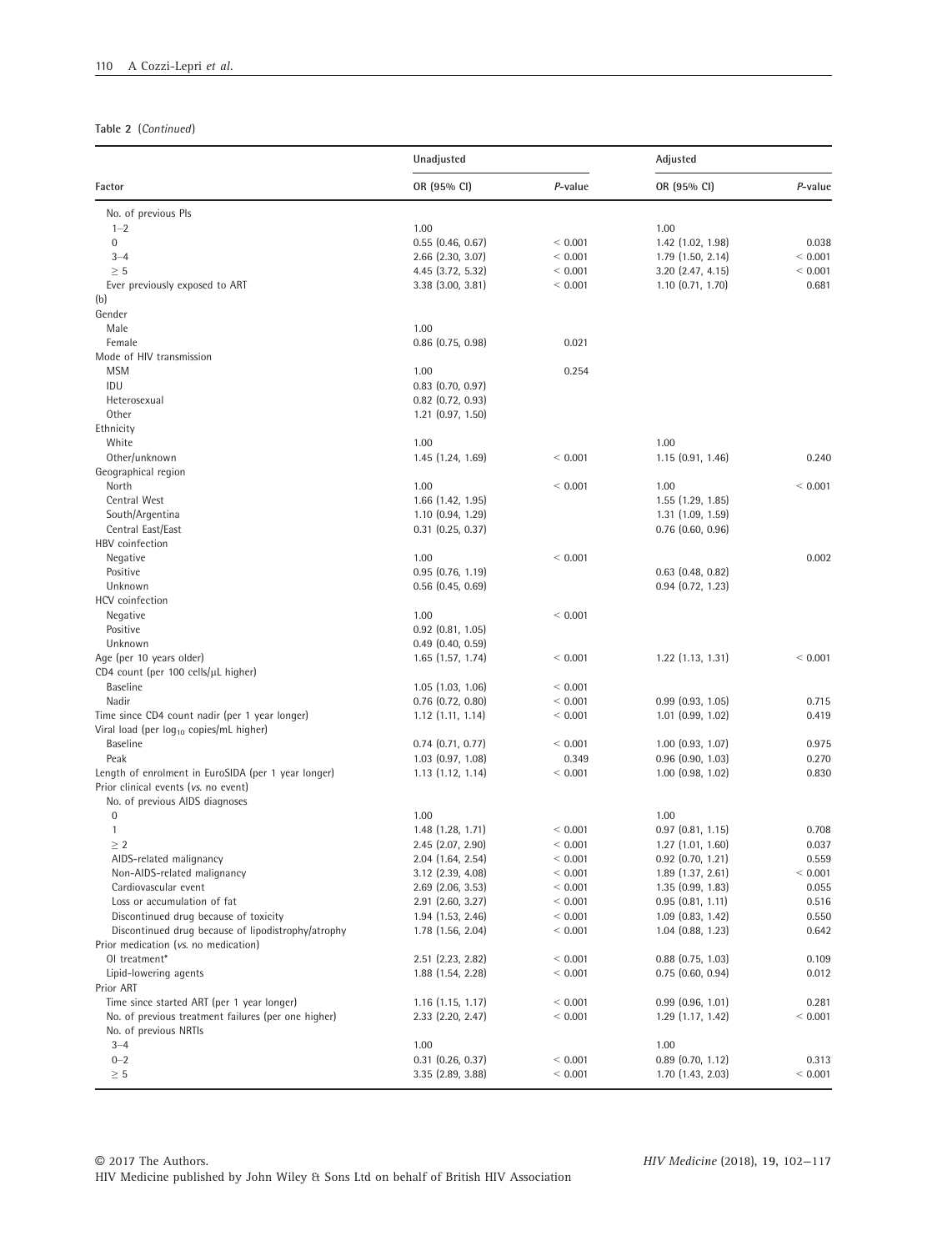|                                       | Unadjusted            | Adjusted    |                       |             |
|---------------------------------------|-----------------------|-------------|-----------------------|-------------|
| Factor                                | OR (95% CI)           | P-value     | OR (95% CI)           | P-value     |
| No. of previous NNRTIs                |                       |             |                       |             |
|                                       | 1.00                  |             | 1.00                  |             |
| $\mathbf{0}$                          | $0.26$ $(0.23, 0.30)$ | ${}< 0.001$ | 0.35(0.25, 0.49)      | ${}< 0.001$ |
| $\geq 2$                              | $2.39$ $(2.02, 2.83)$ | ${}< 0.001$ | 1.38 (1.14, 1.68)     | ${}< 0.001$ |
| No. of previous Pls                   |                       |             |                       |             |
| $1 - 2$                               | 1.00                  |             | 1.00                  |             |
| $\mathbf 0$                           | $0.22$ $(0.18, 0.26)$ | ${}< 0.001$ | 0.34(0.24, 0.47)      | ${}< 0.001$ |
| $3 - 4$                               | $2.53$ $(2.19, 2.94)$ | ${}< 0.001$ | 1.52 (1.28, 1.80)     | ${}< 0.001$ |
| $\geq 5$                              | $7.04$ (5.60, 8.86)   | ${}< 0.001$ | $2.82$ (2.12, 3.74)   | ${}< 0.001$ |
| Previously taken NRTIs, NNRTIs or PIs | 5.55 (4.91, 6.27)     | ${}< 0.001$ | $0.54$ $(0.37, 0.78)$ | 0.001       |

#### Table 2 (Continued)

ART, antiretroviral therapy; CI, confidence interval; IDU, injecting drug use; MSM, men who have sex with men; NRTI, nucleoside reverse transcriptase inhibitor; NNRTI, nonnucleoside reverse transcriptase inhibitor; PI, protease inhibitor.

Multivariable analysis was adjusted for all variables where multivariable ORs are shown. <sup>P</sup>-values were obtained using logistic regression.

\*Prior opportunistic infection (OI) treatment includes treatment for Pneumocystis carinii pneumonia/toxoplasmosis and (brain) Mycobacterium tuberculosis, fungal, hepatitis B virus (HBV), hepatitis C virus (HCV), cytomegalovirus and herpes simplex virus infections, and immunomodulating therapy.

Table 3 Overall incidence of outcomes: unadjusted analysis

|                                        | <b>RAL</b>    |             |                                           | <b>Historical</b> |             |                                    | Concurrent       |             |                                    |
|----------------------------------------|---------------|-------------|-------------------------------------------|-------------------|-------------|------------------------------------|------------------|-------------|------------------------------------|
|                                        | No. of events | <b>PYFU</b> | Incidence per 100<br><b>PYFU (95% CI)</b> | No. of events     | <b>PYFU</b> | Incidence per<br>100 PYFU (95% CI) | No. of<br>events | <b>PYFU</b> | Incidence per 100<br>PYFU (95% CI) |
| Malignancies                           | 50            | 4505.0      | $1.11$ $(0.84, 1.46)$                     | 45                | 3748.5      | $1.20$ $(0.90, 1.61)$              | 127              | 15 247      | $0.83$ $(0.70, 0.99)$              |
| Clinically important<br>hepatic events | 3             | 4583.0      | $0.07$ $(0.02, 0.20)$                     | 41                | 3750.8      | $1.09$ $(0.80, 1.48)$              | 38               | 15 379      | $0.25$ $(0.18, 0.34)$              |
| Lipodystrophy                          | 14            | 4559.9      | $0.31$ $(0.18, 0.52)$                     | 77                | 3712.0      | $2.07$ (1.66, 2.59)                | 98               | 15 238      | $0.64$ $(0.53, 0.78)$              |
| Mortality                              | 47            | 4656.2      | $1.01$ $(0.76, 1.34)$                     | 34                | 3780.2      | $0.90$ $(0.64, 1.26)$              | 116              | 15 500      | $0.75$ $(0.62, 0.90)$              |

CI, confidence interval; PYFU, person-years of follow-up; RAL, raltegravir.

Table 4 Unadjusted and adjusted relative risks (RRs) of (a) malignancies and (b) death from fitting a Poisson regression analysis using standard adjustment and propensity scores

|                               | Unadjusted            |         | Standard regression adjustment |         | Propensity score* quintile<br>regression adjustment |         |
|-------------------------------|-----------------------|---------|--------------------------------|---------|-----------------------------------------------------|---------|
|                               | RR (95% CI)           | P-value | RR (95% CI)                    | P-value | RR (95% CI)                                         | P-value |
| (a)                           |                       |         |                                |         |                                                     |         |
| Historical control comparison |                       |         |                                |         |                                                     |         |
| Historical control            | 1.00                  |         | 1.00                           |         | 1.00                                                |         |
| Raltegravir                   | $0.92$ $(0.62, 1.38)$ | 0.703   | $0.73$ $(0.47, 1.14)$          | 0.169   | $0.81$ $(0.53, 1.26)$                               | 0.350   |
| Concurrent control comparison |                       |         |                                |         |                                                     |         |
| Concurrent control            | 1.00                  |         | 1.00                           |         | 1.00                                                |         |
| Raltegravir                   | 1.33 (0.96, 1.85)     | 0.086   | $0.95$ $(0.65, 1.39)$          | 0.787   | $0.98$ $(0.67, 1.41)$                               | 0.897   |
| (b)                           |                       |         |                                |         |                                                     |         |
| Historical control comparison |                       |         |                                |         |                                                     |         |
| Historical control            | 1.00                  |         | 1.00                           |         | 1.00                                                |         |
| Raltegravir                   | $1.12$ $(0.72, 1.74)$ | 0.608   | $0.87$ $(0.53, 1.43)$          | 0.593   | $0.90$ $(0.56, 1.45)$                               | 0.660   |
| Concurrent control comparison |                       |         |                                |         |                                                     |         |
| Concurrent control            | 1.00                  |         | 1.00                           |         | 1.00                                                |         |
| Raltegravir                   | 1.35 (0.96, 1.89)     | 0.084   | $1.14$ (0.76, 1.72)            | 0.523   | $1.22$ $(0.83, 1.80)$                               | 0.320   |

\*Factors included in the vector to construct propensity scores in the two comparisons were: gender, ethnicity, country of origin, geographical region, hepatitis B virus coinfection, hepatitis C virus coinfection, age, CD4 count, time since CD4 count nadir, baseline viral load, length of enrolment in EuroSIDA, comorbidities, loss or accumulation of fat, opportunistic infection treatment use, time since starting antiretroviral therapy, number of previous treatment failures, number of previous nucleoside reverse transcriptase inhibitors, number of previous nonnucleoside reverse transcriptase inhibitors, number of previous protease inhibitors and number of previous drug classes used.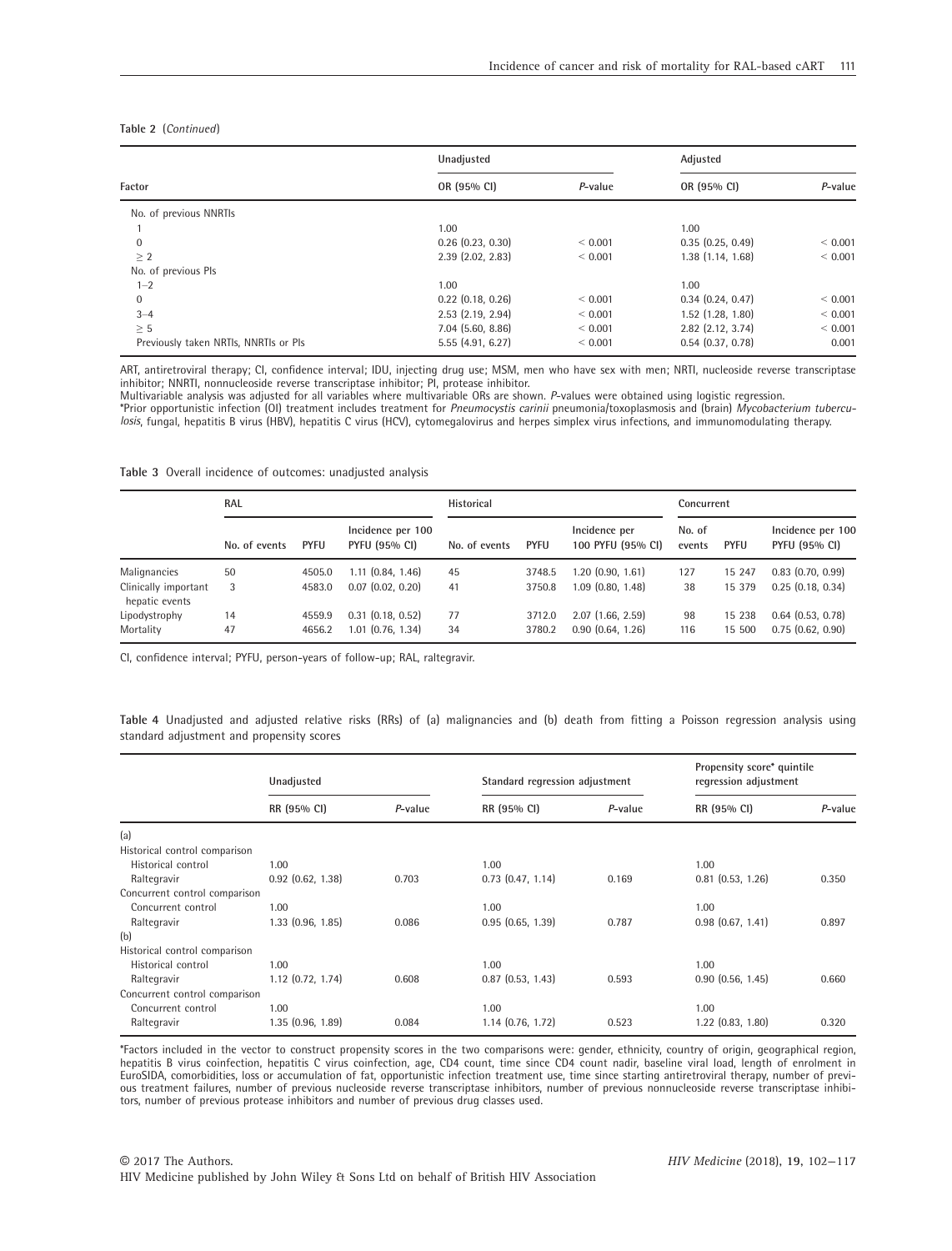0.76–1.72;  $P = 0.52$ ; Table 4b). After controlling for the confounding factors included in the PS vector, the adjusted RRs were also closer to the value of 1.0 for the comparisons with both the HIST (RR 0.90; 95% CI 0.56–1.45;  $P = 0.66$ ) and CONC (RR 1.22; 95% CI 0.83– 1.80;  $P = 0.32$ ) cohorts. In the analysis of the unadjusted RRs stratified by PS quintiles, again the results were similar (data not shown). After restricting the analysis to people who developed Hodgkin's or non-Hodgkin's lymphomas ( $n = 37$  events), the unadjusted RRs were 0.68 (95% CI 0.28-1.64;  $P = 0.39$ ) when comparing the RAL cohort with the HIST cohort and 2.03 (95% CI 0.89–4.64;  $P = 0.093$ ) when comparing the RAL cohort with the CONC cohort. The latter was attenuated to a RR of 1.73 (95% CI 0.66–4.57;  $P = 0.26$ ) after controlling for PSs (quintile adjustment).

# **Discussion**

Soon after the advent of cART, observational studies detected a major reduction in the incidence of Kaposi's sarcoma and non-Hodgkin's lymphoma following cART initiation among treatment-naïve HIV-infected persons [16,17,19]. The benefit of cART in reducing cancer risk could be explained by suppression of HIV replication, immune function improvement or reduction of inflammation. Some studies also showed a decreased incidence of malignancies not driven by infection with increased cART exposure [20–24]. Therefore, global improvement of immune surveillance against cancer cells was also postulated as a likely mediator of the benefit of cART in reducing cancer risk [25]. However, experimental data suggest that specific drugs, such as RAL, may have potential carcinogenic effects [14,15,26,27].

Our analysis, conducted in a large observational cohort of HIV-infected people receiving RAL, showed no evidence that using RAL was associated with an increased risk of cancer or death compared with other concomitant treatment strategies or a historical control group of individuals on ART. This is largely consistent with a recent meta-analysis of two large randomized clinical trials of people using RAL (the STARTMRK and BENCHMRK trials) which reported a low risk of adverse events in RAL recipients and no difference in the RR of cancer comparing RAL with efavirenz (RR 0.75; 95% CI 0.30, 1.91) [28,29]. Our analysis extends these results to a longer follow-up than that observed in these trials.

In a previous meta-analysis of clinical trials comparing RAL with other agents, 46 participants developed 53 cases of cancer over the follow-up period [28]. Commonly detected cancers included Kaposi's sarcoma, anal or rectal cancer, cancer of the immune system and lymphomas. These were also cancers frequently reported in our analysis, but there was no particular diagnosis that appeared more frequently than expected on the basis of findings in similar HIV-infected populations. If anything, there was a trend favouring RAL for the incidence of Kaposi's sarcoma (2% in RAL recipients) compared with the HIST (11%) and CONC (8%) cohorts, which should perhaps be investigated in larger studies. Similarly, the incidence of serious hepatic events was found in our analysis to be substantially lower in people using RAL (Table 3). Unfortunately, the small number of events did not allow us to further investigate in a multivariable analysis whether this held true after controlling for baseline imbalances in other factors.

In the trials, cancers were more common in ARTexperienced patients, possibly because of the patients' weaker immunity, indicated by a generally lower CD4 count at enrolment [28,29]. Cancer typically tends to take years to develop but it is possible that tumours grow faster in people with advanced HIV disease, despite immune restoration, as a consequence of ongoing inflammation and increased coagulation associated with the use of ART [30,31].

EuroSIDA represents an ideal setting in which to evaluate long-term outcomes in a heterogeneous population with moderate to extensive pretreatment history and offered the possibility to identify suitable 'control' groups of patients who initiated RAL-sparing treatment regimens. Indeed, well-known limitations of randomized clinical trials are the selection of patients included (e.g. female patients and populations with lifestyle factors associated with nonadherence and mortality are under-represented in trials) and lack of data on the long-term risk of clinical events. Although our follow-up was a little shorter than 3 years, this is longer than the follow-up period of any trial previously conducted in people receiving RAL-based regimens. Thus, with the caveat that other types of bias may be present (mainly because of a lack of randomization), analyses of observational data can provide insights into the risk of these long-term outcomes. A recent French study (the Racing cohort) in 482 RAL-treated patients exposed to RAL for >12 months and with available data, in a real-life setting like ours, reported an elevated rate and variety of comorbidities and a variable adherence rate, but confirmed excellent efficacy and tolerability results, which were comparable to those observed in randomized registration trials [28,29]. In particular, of the 134 reported and treatment-related adverse events (AEs), the symptoms most frequently described  $($  > 5%) were myalgia (7%) and nausea (5%). A total of 34 serious AEs were reported, of which five were possibly or probably related to RAL. In general, a favourable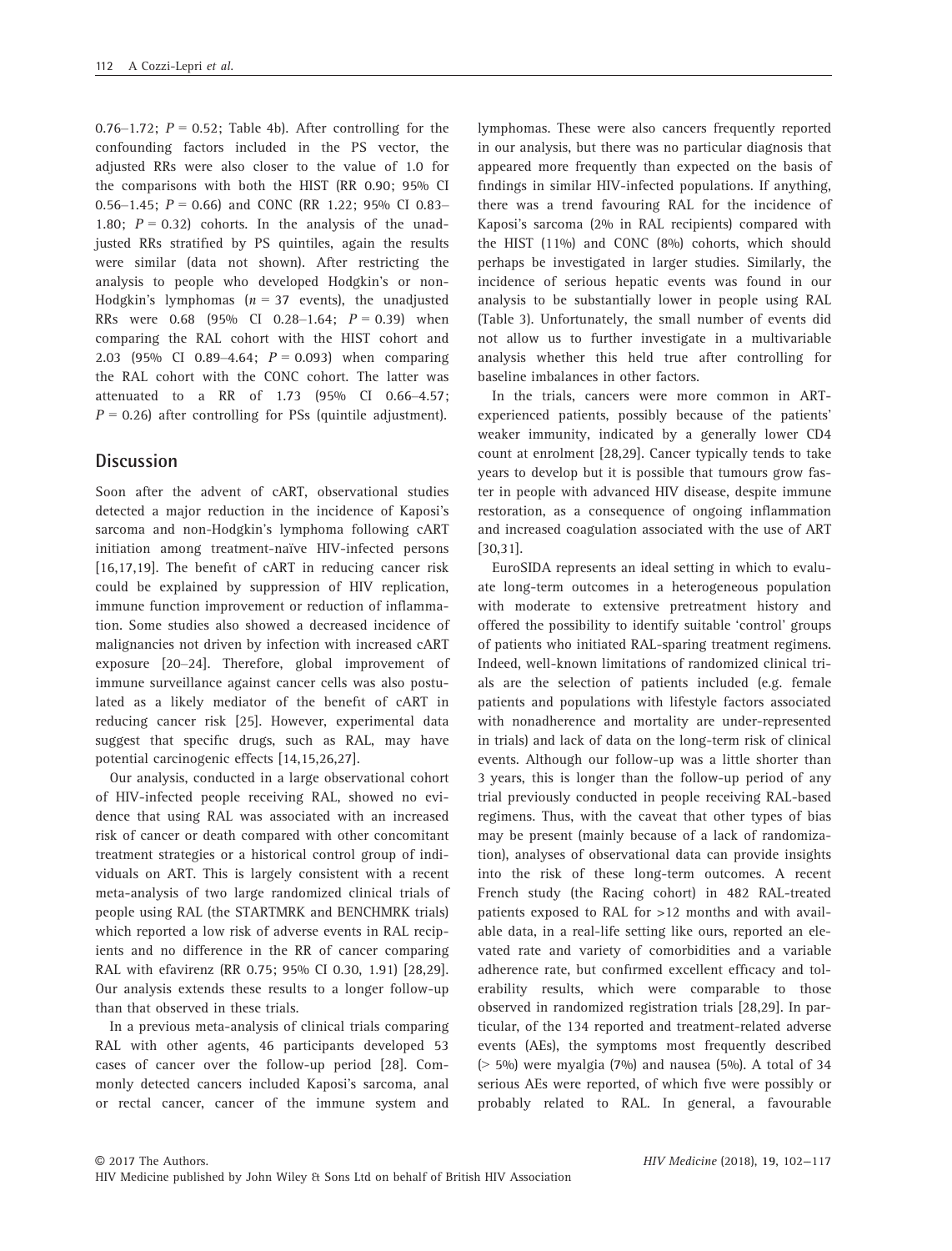tolerability profile has been demonstrated for RAL since the earlier registration studies, with headache and gastrointestinal complaints representing the most common reported AEs [28,32–35]. In contrast, mild neuropsychiatric disorders have been infrequently recorded (usually reported on a subjective basis), and cases of rhabdomyolisis and hypersensitivity reactions have been extremely rare. Finally, there is little evidence that the serum lipid profile is modified by RAL, especially when compared with regimens containing older PIs and also efavirenz. On this basis, it has been suggested by Lee and Carr that RAL should be a preferred option for patients with a preexisting risk of cardiovascular diseases, altered serum lipid levels, metabolic syndrome, or changes in body fat composition (i.e. the lipodystrophy syndrome) [36]. Manfredi R et al., in an analysis of a large hospital database in Italy, showed that grade 2–4 AEs attributable to RAL were neither directly observed nor reported in the selfcompleted record of possible untoward events filled in every month by patients at the time of repeat prescription, and double-checked by hospital pharmacists and physicians. In contrast, the discontinuation of some companion drugs at the time of RAL introduction and during the 12-month follow-up [especially NRTIs, some selected PIs and nonnucleoside reverse transcriptase inhibitors (NNRTIs), and enfuvirtide] had a favourable effect on the tolerability of the RAL-based regimens [37]. In addition, no clinical or laboratory evidence of autoimmune disorders associated with exposure to RAL-containing cART regimens was found, as also reported in a recent 12 month observational study [38].

In our analysis, discontinuation was examined in the RAL cohort alone, and we found a risk of discontinuation similar to those reported in the trials. The main reason for stopping RAL appeared to be physician's choice. Although the exact reason reported by the physician under 'physician's choice' is not specified in the Euro-SIDA data collection report forms, it is conceivable that discontinuations because of toxicity induced by RAL would be filed under the reason 'toxicity', not 'physician's choice'. There was also a nonnegligible frequency of people with missing information regarding the reason for stopping, which reflects the way the date are collected, as reasons are often not known or reported in clinical patient notes. We cannot rule out that some of these might be due to toxicity.

We also found that, at the time of treatment initiation, individuals in the RAL cohort tended to be different from those in the HIST and CONC control groups: RAL recipients were typically older with a longer time since CD4 count nadir, a lower baseline VL and a longer duration of ART. There were also differences by geographical region, previous drug history (RAL recipients had been treated more extensively in the past) and past comorbidities (patients in the RAL cohort were less well). However, once these differences had been taken into account using standard and more sophisticated statistical modelling, we found no difference in the risk of the two main clinical outcomes analysed (risk of malignancy and death) compared with those starting other historical or concurrent cART regimens. Results were similar in people with little and those with more extensive pretreatment drug history, although the power to study such an interaction was low. Further studies with larger numbers of malignancies need to be conducted in order to determine whether the risk of cancer might vary according to the extent of previous virological failure or the extent of exposure to RAL (in vitro risk was highest in those with suboptimal exposure)..

Before drawing firm conclusions, it should be noted that ours are observational cohort study data and hence need to be interpreted practically, realistically and with full knowledge of their limitations and inherent potential biases. While there are extensive data quality programmes in place within EuroSIDA, it remains an observation of routine clinical practice across Europe. As a consequence, although it was reassuring to see that our analyses using a range of techniques aimed at reducing bias caused by confounding, led to similar results, we are not able to exclude the possibility of confounding by indication or other bias introduced by unmeasured confounders (such as traditional lifestyle risk factors for cancer such as smoking) that can only be truly accounted for in a randomized clinical trial. In the specific case of patients who are about to receive chemotherapy, patients are typically switched to RAL to minimize pharmacokinetic interactions. Some of the residual excess risk of death seen in the RAL  $vs.$  CONC analysis might be explained by this important unmeasured source of confounding.

Although the list of clinical diagnoses collected in the database follows the accepted classification of the WHO ICD, a central pathological review was not conducted. Specifically, as data are collected in infectious diseases and internal medicine departments, there is a risk of under-reporting of non-AIDS-defining cancers, when there is no linkage with cancer registries. There is also a risk of misclassification, in particular for cancers such as anal cancer, which was particularly frequent in all three cohorts. Furthermore, for the primary endpoint of malignancies, because of the relatively small number of events observed, a certain degree of uncertainty around our estimates remains, calling for additional confirmatory analyses in larger data sets. In our analysis, loss to follow-up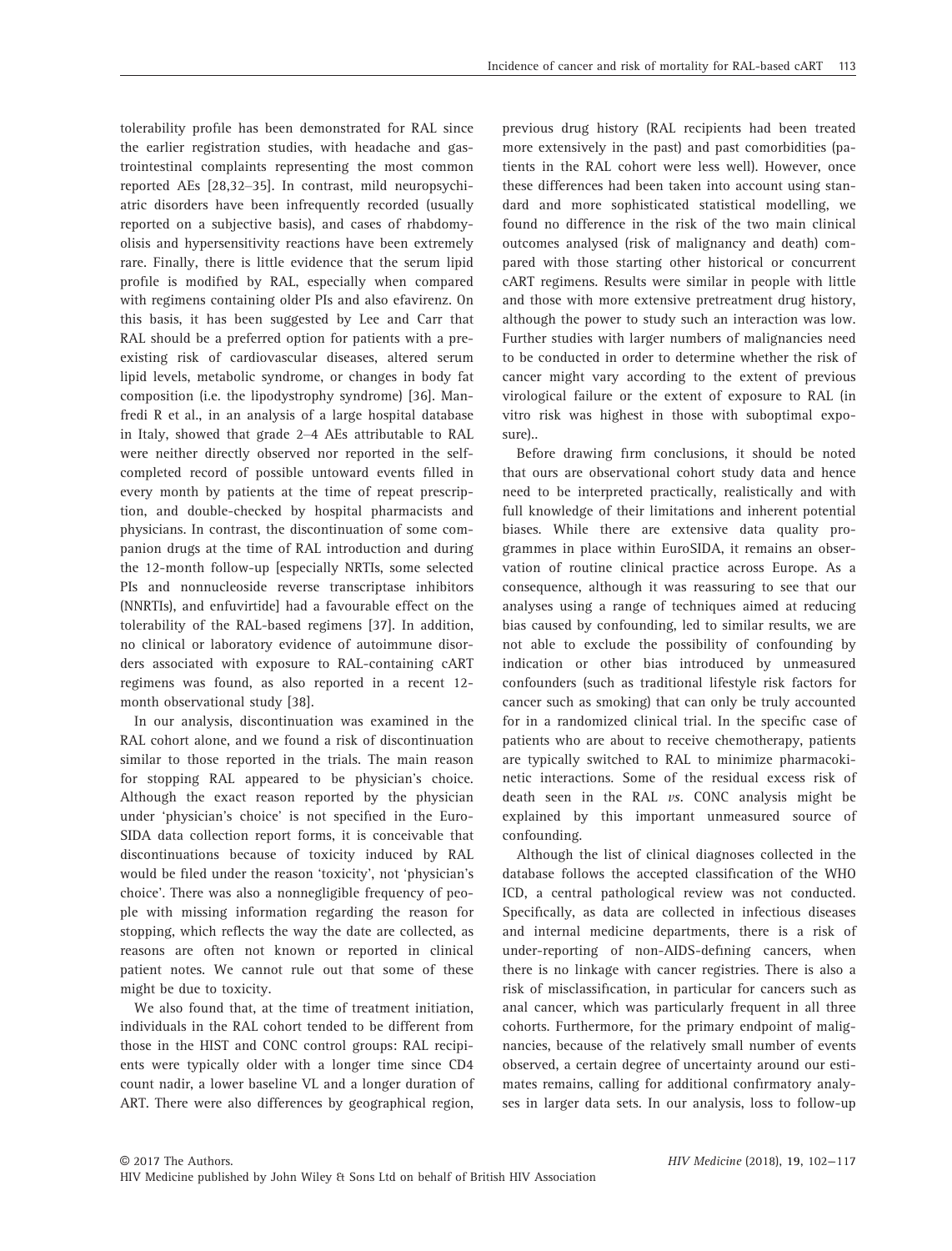and death from causes other than cancer may act as competing risks which have not be accounted for. The small overall number of cancers did not allow a fully adjusted comparison after restriction to specific diagnoses. However, because direct HIV-1-related integrase inhibitorinduced genome alterations are expected to affect only HIV-1-permissive cells, especially CD4 T cells, macrophages and glia cells [14,15], we restricted the analysis to 37 events of Hodgkin's or non-Hodgkin's lymphomas, and the unadjusted RRs were similar. Overall, there was no evidence that results varied by level of HIV replication. Neither host DNA or INSTI resistance data were available to evaluate the prevalence of RAL-induced mutations potentially associated with an increased risk of cancer.

In conclusion, our findings show that use of RAL does not seem to be associated with an increased risk of cancer or reduced survival when compared with the cancer and survival rates seen in people treated with alternative regimens in routine clinical care. With all the caveats of a comparison conducted in observational settings, our data, confirm that RAL is a safe and valid therapeutic option, especially for patients with a history of multiple failures, presenting with a broad spectrum of HIV resistance mutations, or multiple intolerances or contraindications to other antiretroviral drugs and combinations [39].

# Appendix : the EuroSIDA Study Group

Members of the multi-centre EuroSIDA Study Group are as follows (national coordinators in parentheses). Argentina: (M. Losso) and M. Kundro, Hospital J.M. Ramos Mejia, Buenos Aires. Austria: (B. Schmied), Pulmologisches Zentrum der Stadt Wien, Vienna; R. Zangerle, Medical University Innsbruck, Innsbruck. Belarus: (I. Karpov) and A. Vassilenko, Belarus State Medical University, Minsk; V. M. Mitsura, Gomel State Medical University, Gomel; D. Paduto, Regional AIDS Centre, Svetlogorsk. Belgium: (N. Clumeck), S. De Wit and M. Delforge, Saint-Pierre Hospital, Brussels; E. Florence, Institute of Tropical Medicine, Antwerp; L. Vandekerckhove, University Ziekenhuis Gent, Gent. Bosnia-Herzegovina: (V. Hadziosmanovic), Klinicki Centar Univerziteta Sarajevo, Sarajevo. Croatia: (J. Begovac), University Hospital of Infectious Diseases, Zagreb. Czech Republic: (L. Machala) and D. Jilich, Faculty Hospital Bulovka, Prague; D. Sedlacek, Charles University Hospital, Plzen. Denmark: G. Kronborg and T. Benfield, Hvidovre Hospital, Copenhagen; J. Gerstoft and T. Katzenstein, Rigshospitalet, Copenhagen; N. F. Møller and C. Pedersen, Odense University Hospital, Odense; L.

Ostergaard, Skejby Hospital, Aarhus; L. Wiese, Roskilde Hospital, Roskilde; L. N. Nielsen, Hillerod Hospital, Hillerod. Estonia: (K. Zilmer), West-Tallinn Central Hospital, Tallinn; J. Smidt, Nakkusosakond Siseklinik, Kohtla-Järve. Finland: (M. Ristola) and I. Aho, Helsinki University Central Hospital, Helsinki. France: (J.-P. Viard), Hôtel-Dieu, Paris; P.-M. Girard, Hospital Saint-Antoine, Paris; C. Pradier and E. Fontas, Hôpital de l'Archet, Nice; C. Duvivier, Hôpital Necker-Enfants Malades, Paris. Germany: (J. Rockstroh), Universitäts Klinik Bonn, Bonn; R. Schmidt, Medizinische Hochschule Hannover, Hannover; O. Degen, University Medical Center Hamburg-Eppendorf, Infectious Diseases Unit, Hamburg; H. J. Stellbrink, IPM Study Center, Hamburg; C. Stefan, JW Goethe University Hospital, Frankfurt; J. Bogner, Medizinische Poliklinik, Munich; G. Fätkenheuer, Universität Köln, Cologne. Georgia: (N. Chkhartishvili), Infectious Diseases, AIDS & Clinical Immunology Research Center, Tbilisi. Greece: P. Gargalianos, G. Xylomenos and P. Lourida, Athens General Hospital, Athens; H. Sambatakou, Ippokration General Hospital, Athens. Hungary: (J. Szlávik), Szent Lásló Hospital, Budapest. Iceland: (M. Gottfredsson), Landspitali University Hospital, Reykjavik. Ireland: (F. Mulcahy), St. James's Hospital, Dublin. Israel: (I. Yust), D. Turner and M. Burke, Ichilov Hospital, Tel Aviv; E. Shahar and G. Hassoun, Rambam Medical Center, Haifa; H. Elinav and M. Haouzi, Hadassah University Hospital, Jerusalem; D. Elbirt and Z. M. Sthoeger, AIDS Center (Neve Or), Jerusalem. Italy: (A. D'Arminio Monforte), Istituto Di Clinica Malattie Infettive e Tropicale, Milan; R. Esposito, I. Mazeu and C. Mussini, Universita Modena, Modena; F. Mazzotta and A. Gabbuti, Ospedale S. Maria Annunziata, Firenze; V. Vullo and M. Lichtner, University di Roma la Sapienza, Rome; M. Zaccarelli, A. Antinori, R. Acinapura and M. Plazzi, Istituto Nazionale Malattie Infettive Lazzaro Spallanzani, Rome; A. Lazzarin, A. Castagna and N. Gianotti, Ospedale San Raffaele, Milan; M. Galli and A. Ridolfo, Osp. L. Sacco, Milan. Latvia: (B. Rozentale), Infectology Centre of Latvia, Riga. Lithuania: (V. Uzdaviniene), Vilnius University Hospital Santariskiu Klinikos, Vilnius; R. Matulionyte, Center of Infectious Diseases, Vilnius University Hospital Santariskiu Klinikos, Vilnius. Luxembourg: (T. Staub) and R. Hemmer, Centre Hospitalier, Luxembourg. The Netherlands: (P. Reiss), Academisch Medisch Centrum bij de Universiteit van Amsterdam, Amsterdam. Norway: (V. Ormaasen), A. Maeland and J. Bruun, Ullevål Hospital, Oslo. Poland: (B. Knysz), J. Gasiorowski and M. Inglot, Medical University, Wroclaw; A. Horban and E. Bakowska, Centrum Diagnostyki i Terapii AIDS, Warsaw; R. Flisiak and A. Grzeszczuk,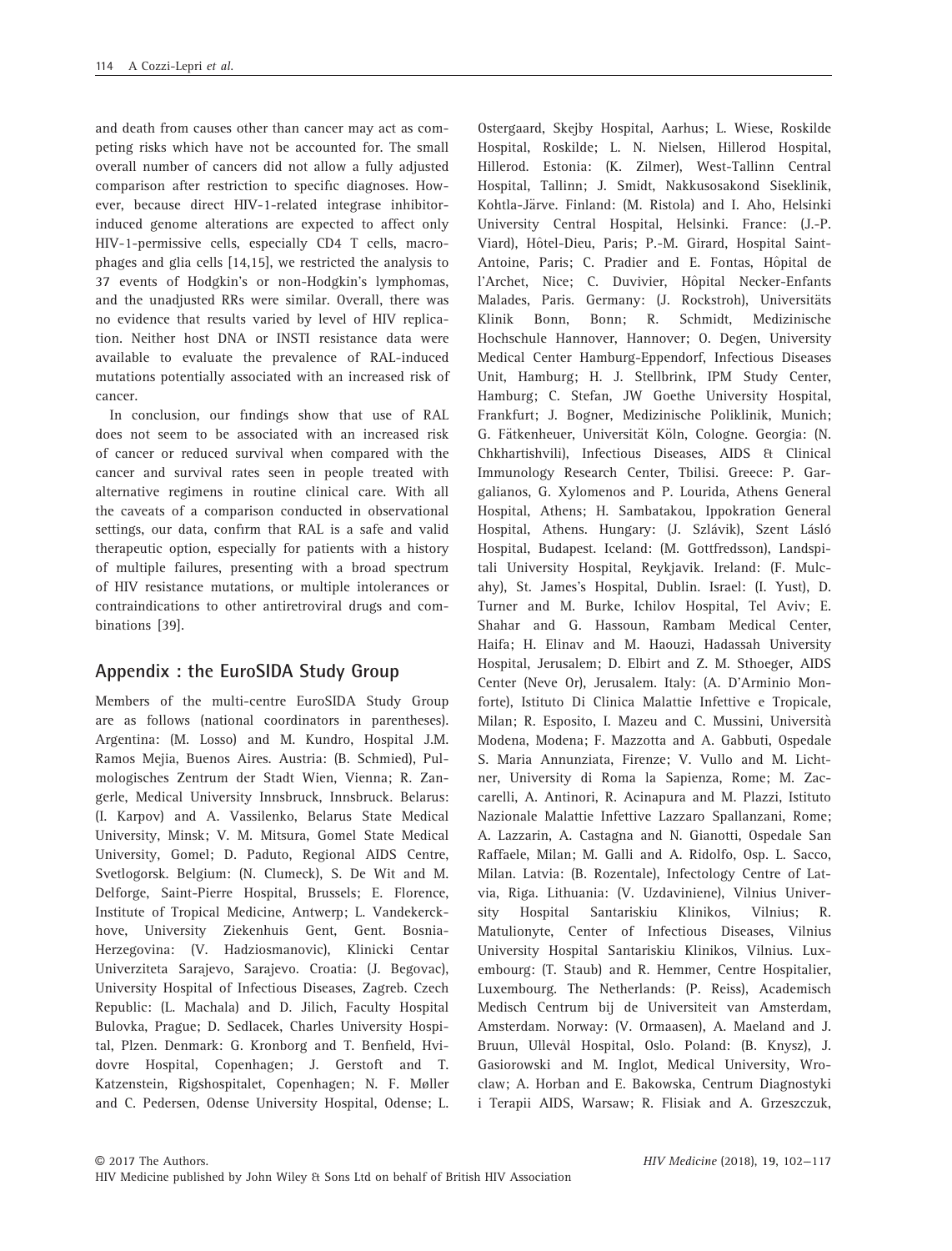Medical University, Bialystok; M. Parczewski, K. Maciejewska and B. Aksak-Was, Medical Univesity, Szczecin; M. Beniowski and E. Mularska, Osrodek Diagnostyki i Terapii AIDS, Chorzow; T. Smiatacz and M. Gensing, Medical University, Gdansk; E. Jablonowska, E. Malolepsza and K. Wojcik, Wojewodzki Szpital Specjalistyczny, Lodz; I. Mozer-Lisewska, Poznan University of Medical Sciences, Poznan. Portugal: (L. Caldeira), Hospital Santa Maria, Lisbon; K. Mansinho, Hospital de Egas Moniz, Lisbon; F. Maltez, Hospital Curry Cabral, Lisbon. Romania: (R. Radoi) and C. Oprea, Spitalul de Boli Infectioase si Tropicale: Dr. Victor Babes, Bucarest. Russia: (A. Panteleev) and O. Panteleev, St Petersburg AIDS Centre, St Petersburg; A. Yakovlev, Medical Academy Botkin Hospital, St Petersburg; T. Trofimora, Novgorod Centre for AIDS, Novgorod; I. Khromova, Centre for HIV/AIDS and Infectious Diseases, Kaliningrad; E. Kuzovatova, Nizhny Novgorod Scientific and Research Institute of Epidemiology and Microbiology named after Academician I. N. Blokhina, Nizhny Novogrod; E. Borodulina and E. Vdoushkina, Samara State Medical University, Samara. Serbia: (D. Jevtovic), The Institute for Infectious and Tropical Diseases, Belgrade. Slovenia: (J. Tomazic), University Clinical Centre Ljubljana, Ljubljana. Spain: (J. M. Gatell) and J. M. Miró, Hospital Clinic Universitari de Barcelona, Barcelona; S. Moreno and J. M. Rodriguez, Hospital Ramon y Cajal, Madrid; B. Clotet, A. Jou, R. Paredes, C. Tural, J. Puig and I. Bravo, Hospital Germans Trias i Pujol, Badalona; P. Domingo, M. Gutierrez, G. Mateo and M. A. Sambeat, Hospital Sant Pau, Barcelona; J. M. Laporte, Hospital Universitario de Alava, Vitoria-Gasteiz.

Sweden: (K. Falconer), A. Thalme and A. Sonnerborg, Karolinska University Hospital, Stockholm; A. Blaxhult, Venhälsan-Sodersjukhuset, Stockholm; L. Flamholc, Malmö University Hospital, Malmö. Switzerland: (A. Scherrer) and R. Weber, University Hospital Zurich, Zurich; M. Cavassini, University Hospital Lausanne, Lausanne; A. Calmy, University Hospital Geneva, Geneva; H. Furrer, University Hospital Bern, Bern; M. Battegay, University Hospital Basel, Basel; P. Schmid, Cantonal Hospital St. Gallen, St. Gallen. Ukraine: A. Kuznetsova, Kharkov State Medical University, Kharkov; G. Kyselyova, Crimean Republican AIDS Centre, Simferopol; M. Sluzhynska, Lviv Regional HIV/AIDS Prevention and Control CTR, Lviv. UK: (B. Gazzard), St. Stephen's Clinic, Chelsea and Westminster Hospital, London; A. M. Johnson, E. Simons and S. Edwards, Mortimer Market Centre, London; A. Phillips, M. A. Johnson and A. Mocroft, Royal Free and University College Medical School (Royal Free Campus), London; C. Orkin, Royal London Hospital, London; J. Weber and G. Scullard, Imperial College School of Medicine at St. Mary's, London; A. Clarke, Royal Sussex County Hospital, Brighton; C. Leen, Western General Hospital, Edinburgh.

The following centres have previously contributed data to EuroSIDA: Infectious Diseases Hospital, Sofia, Bulgaria; Hôpital de la Croix Rousse, Lyon, France; Hôpital de la Pitié-Salpétière, Paris, France; Unité INSERM, Bordeaux, France; Hôpital Edouard Herriot, Lyon, France; Bernhard Nocht Institut für Tropenmedizin, Hamburg, Germany; 1st I.K.A Hospital of Athens, Athens, Greece; Ospedale Riuniti, Divisione Malattie Infettive, Bergamo, Italy; Ospedale di Bolzano, Divisione Malattie Infettive, Bolzano, Italy; Ospedale Cotugno, III Divisione Malattie Infettive, Napoli, Italy; Dérer Hospital, Bratislava, Slovakia; Hospital Carlos III, Departamento de Enfermedades Infecciosas, Madrid, Spain; Kiev Centre for AIDS, Kiev, Ukraine; Luhansk State Medical University, Luhansk, Ukraine; Odessa Region AIDS Center, Odessa, Ukraine.

## EuroSIDA Steering Committee

Steering Committee: J. Gatell, B. Gazzard, A. Horban, I. Karpov, M. Losso, A. d'Arminio Monforte, C. Pedersen, M. Ristola, A. Phillips, P. Reiss, J. Lundgren and J. Rockstroh.

Chair: J. Rockstroh.

Study Co-leads: A. Mocroft and O. Kirk.

EuroSIDA representatives to EuroCoord: O. Kirk, A. Mocroft, P. Reiss, A. Cozzi-Lepri, R. Thiebaut, J. Rockstroh, D. Burger, R. Paredes and L. Peters.

## EuroSIDA staff

Coordinating Centre staff: O. Kirk, L. Peters, C. Matthews, A. H. Fischer, A. Bojesen, D. Raben, D. Kristensen, K. Grønborg Laut, J. F. Larsen and D. Podlekareva.

Statistical staff: A. Mocroft, A. Phillips, A. Cozzi-Lepri, L. Shepherd, A. Schultze and S. Amele.

# Coauthorships

Please find the SOP for identifying coauthors in the Euro-SIDA Study at [http://www.chip.dk/Portals/0/files/Euro](http://www.chip.dk/Portals/0/files/Eurosida/EuroSIDA/SOP%20coauthorship.pdf?timestamp=1464082845266) [sida/EuroSIDA/SOP%20coauthorship.pdf?timestamp=](http://www.chip.dk/Portals/0/files/Eurosida/EuroSIDA/SOP%20coauthorship.pdf?timestamp=1464082845266) [1464082845266](http://www.chip.dk/Portals/0/files/Eurosida/EuroSIDA/SOP%20coauthorship.pdf?timestamp=1464082845266).

## Participation criteria

Please find the criteria for participating in the EuroSIDA study at [http://www.chip.dk/Portals/0/files/Eurosida/](http://www.chip.dk/Portals/0/files/Eurosida/EuroSIDA/Criteria%20for%20participation%20in%20EuroSIDA%20and%20for%20site%20inactivation.pdf?timestamp=1464080873590)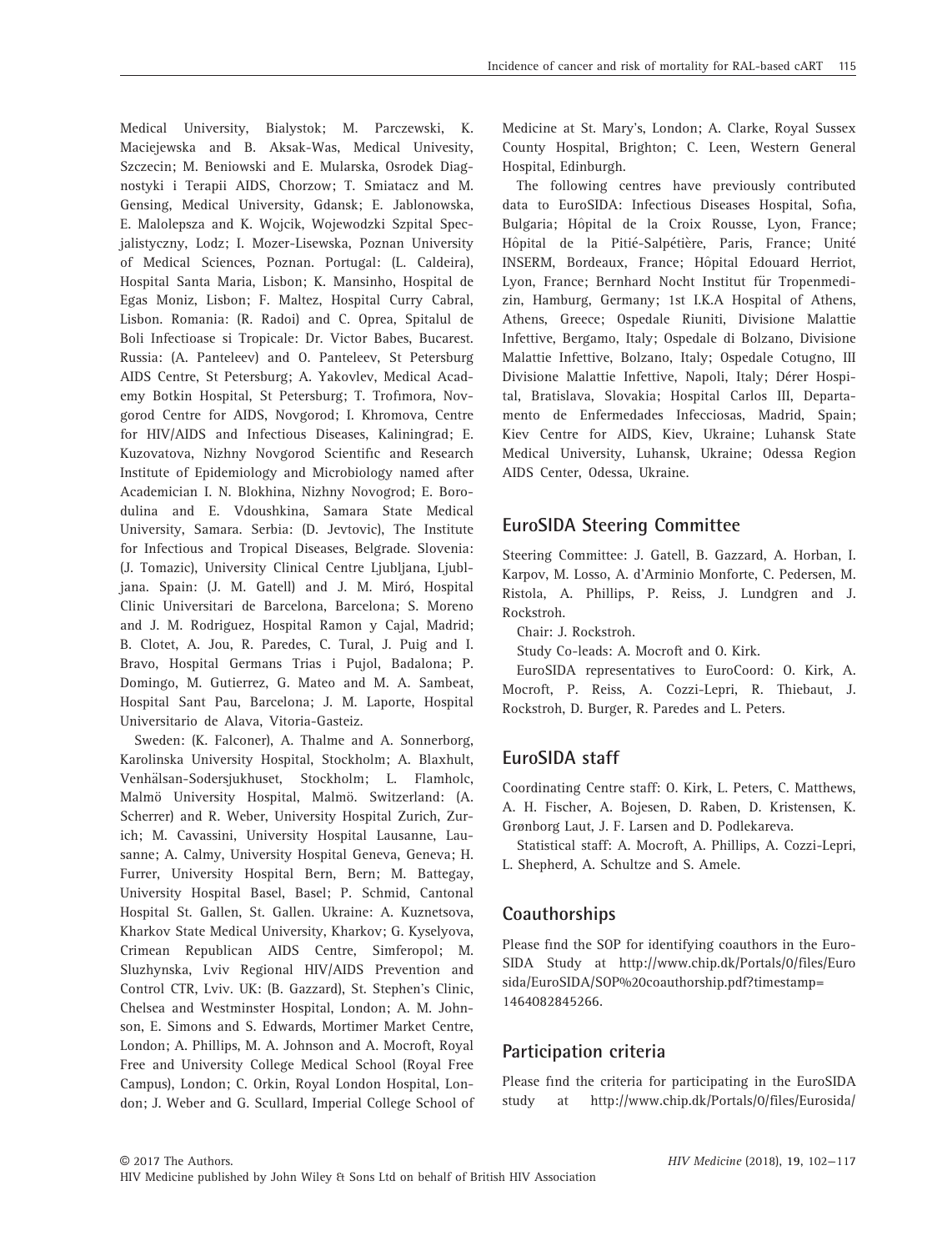[EuroSIDA/Criteria%20for%20participation%20in%20Euro](http://www.chip.dk/Portals/0/files/Eurosida/EuroSIDA/Criteria%20for%20participation%20in%20EuroSIDA%20and%20for%20site%20inactivation.pdf?timestamp=1464080873590) [SIDA%20and%20for%20site%20inactivation.pdf?timesta](http://www.chip.dk/Portals/0/files/Eurosida/EuroSIDA/Criteria%20for%20participation%20in%20EuroSIDA%20and%20for%20site%20inactivation.pdf?timestamp=1464080873590) [mp=1464080873590](http://www.chip.dk/Portals/0/files/Eurosida/EuroSIDA/Criteria%20for%20participation%20in%20EuroSIDA%20and%20for%20site%20inactivation.pdf?timestamp=1464080873590).

# Acknowledgment

Funding: EuroSIDA was supported by the European Union's Seventh Framework Programme for research, technological development and demonstration under [Euro](http://www.eurocoord.net/) [Coord](http://www.eurocoord.net/) grant agreement no. 260694. Current support includes unrestricted grants from Bristol-Myers Squibb, Gilead, GlaxoSmithKline LLC, Janssen R&D, Merck and Co. Inc. and Pfizer Inc. The participation of centres from Switzerland was supported by The Swiss National Science Foundation (Grant 108787). The study is also supported by a grant (grant number DNRF126) from the [Danish Na](http://dg.dk/en/) [tional Research Foundation.](http://dg.dk/en/)

Conflict of Interest: Amanda Mocroft - she received travel support, honoraria, consultancy and lecture fees from Pfizer, ViiV, Gilead, BI, BMS, Merck and Wragge LLC.

# References

- 1 Burger DM. Raltegravir: a review of its pharmacokinetics, pharmacology and clinical studies. Expert Opin Drug Metab Toxicol 2010; 6: 1151–1160.
- 2 Blanco JL, Martinez-Picado J. HIV integrase inhibitors in ART-experienced patients. Curr Opin HIV AIDS 2012; 7: 415–421.
- 3 Adams JL, Greener BN, Kashuba AD. Pharmacology of HIV integrase inhibitors. Curr Opin HIV AIDS 2012; 7: 390–400.
- 4 Guidelines for the use of antiretroviral agents in HIV-1 infected adults and adolescents. Available at [http://www.aid](http://www.aidsinfo.nih.gov/guidelines) [sinfo.nih.gov/guidelines](http://www.aidsinfo.nih.gov/guidelines) (accessed 27 May 2013).
- 5 Wittkop L, Breith D, Da Silva D et al. Virological and immunological response in HIV-1-infected patients with multiple treatment failures receiving raltegravir and optimized background therapy, ANRS CO3 Aquitaine Cohort. J Antimicrob Chemother 2009; 63: 1251–1255.
- 6 Gallien S, Braun J, Delaugerre C et al. Efficacy and safety of raltegravir in treatment-experienced HIV-1-infected patients switching from enfuvirtide- based regimens: 48 week results of the randomized EASIER ANRS 138 trial. J Antimicrob Chemother 2011; 66: 2099–2106.
- 7 Gu WG. Newly approved integrase inhibitors for clinical treatment of AIDS. Biomed Pharmacother 2014; 68: 917–921.
- 8 Bonnet F, Chêne G. Evolving epidemiology of malignancies in HIV. Curr Opin Oncol 2008; 20: 534–540.
- 9 Bower M, Fisher M, Hill T et al. CD4 counts and the risk of systemic non-Hodgkin's lymphoma in individuals with HIV in the UK. Haematologica 2009; 94: 875–880. in press.
- 10 Baker JV, Peng G, Rapkin J et al. CD4+ count and risk of non-AIDS diseases following initial treatment for HIV infection. AIDS 2008; 22: 841–848.
- 11 Engels EA. Non-AIDS-defining malignancies in HIV-infected persons: etiologic puzzles, epidemiologic perils, prevention opportunities. AIDS 2009; 23: 875–885.
- 12 Cooper D, Steigbigel R, Lennox J et al. Review of cancer incidence in raltegravir trials. In: Program and abstracts of the 16th Conference on Retroviruses and Opportunistic Infections, Montreal, Canada, February 8–11 2009 [Abstract 859].
- 13 Teppler H, Brown DD, Leavitt RY et al. Long-term safety from the raltegravir clinical development program. Curr HIV Res 2011; 9: 40–53.
- 14 Varadarajan J, McWilliams MJ, Mott BT, Thomas CJ, Smith SJ, Hughes SH. Drug resistant integrase mutants cause aberrant HIV integrations. Retrovirology 2016; 13: 71.
- 15 Varadarajan J, McWilliams MJ, Hughes SH. Treatment with suboptimal doses of raltegravir leads to aberrant HIV-1 integrations. Proc Natl Acad Sci USA 2013; 110: 14747–14752.
- 16 Jacobson LP, Yamashita TE, Detels R et al. Impact of potent antiretroviral therapy on the incidence of Kaposi's sarcoma and non-Hodgkin's lymphomas among HIV-1-infected individuals. Multicenter AIDS Cohort Study. J Acquir Immune Defic Syndr 1999; 21 (Suppl 1): S34–S41.
- 17 International Collaboration on HIV and Cancer. Highly active antiretroviral therapy and incidence of cancer in human immunodeficiencyvirus-infected adults. J Natl Cancer Inst 2000; 92: 1823–1830.
- 18 Clifford GM, Polesel J, Rickenbach M et al. Cancer risk in the Swiss HIV Cohort Study: associations with immunodeficiency, smoking, and highly active antiretroviral therapy. J Natl Cancer Inst 2005; 97: 425–432.
- 19 Polesel J, Clifford GM, Rickenbach M et al. Non-Hodgkin lymphoma incidence in the Swiss HIV Cohort Study before and after highly active antiretroviral therapy. AIDS 2008; 22: 301–306.
- 20 Burgi A, Brodine S, Wegner S et al. Incidence and risk factors for the occurrence of non-AIDS-defining cancers among human immunodeficiency virus-infected individuals. Cancer 2005; 104: 1505–1511.
- 21 Biggar RJ, Chaturvedi AK, Goedert JJ et al. AIDS-related cancer and severity of immunosuppression in persons with AIDS. J Natl Cancer Inst 2007; 99: 962–972.
- 22 Hessol NA, Pipkin S, Schwarcz S et al. The impact of highly active antiretroviral therapy on non-AIDS-defining cancers among adults with AIDS. Am J Epidemiol 2007; 165: 1143–1153.
- 23 Monforte Ad, Abrams D, Pradier C et al. HIV-induced immunodeficiency and mortality from AIDS-defining and